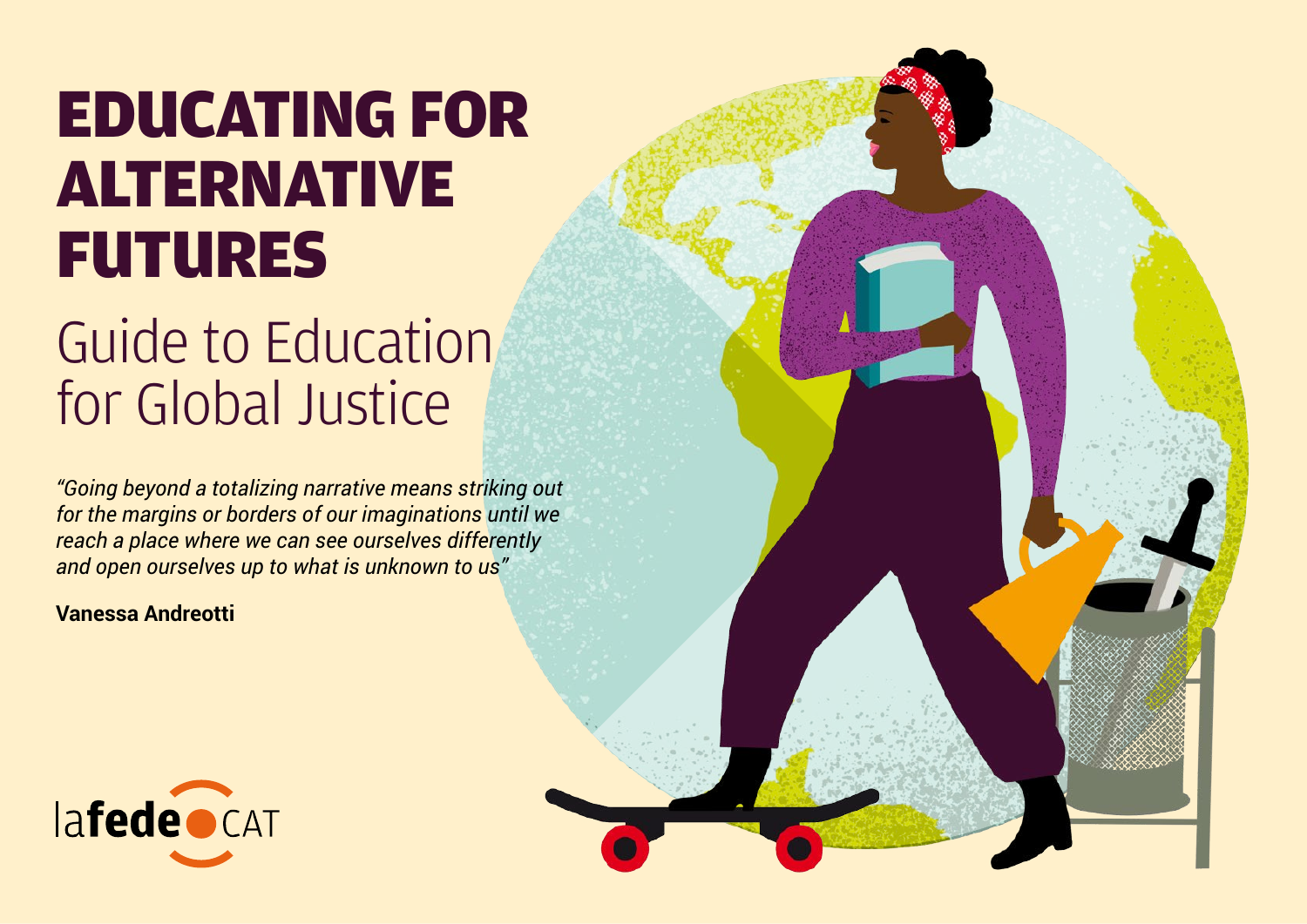# **TABLE OF CONTENTS**

| <b>1 Introduction</b>                                                                |                |
|--------------------------------------------------------------------------------------|----------------|
| 2 Global justice, a new model<br>for facing global challenges                        | $\overline{3}$ |
| 3 Education for Global Justice, a tool for<br>questioning and transforming the world | 6              |
| 3.1 Challenges, global injustices and goals of the EfGJ                              | 7              |
| 3.2 An evolving concept                                                              | 14             |
| 4 10 keys to implementing EfGJ                                                       | 16             |
| <b>Acknowledgements</b>                                                              | 21             |
| <b>Bibliography</b>                                                                  | 22             |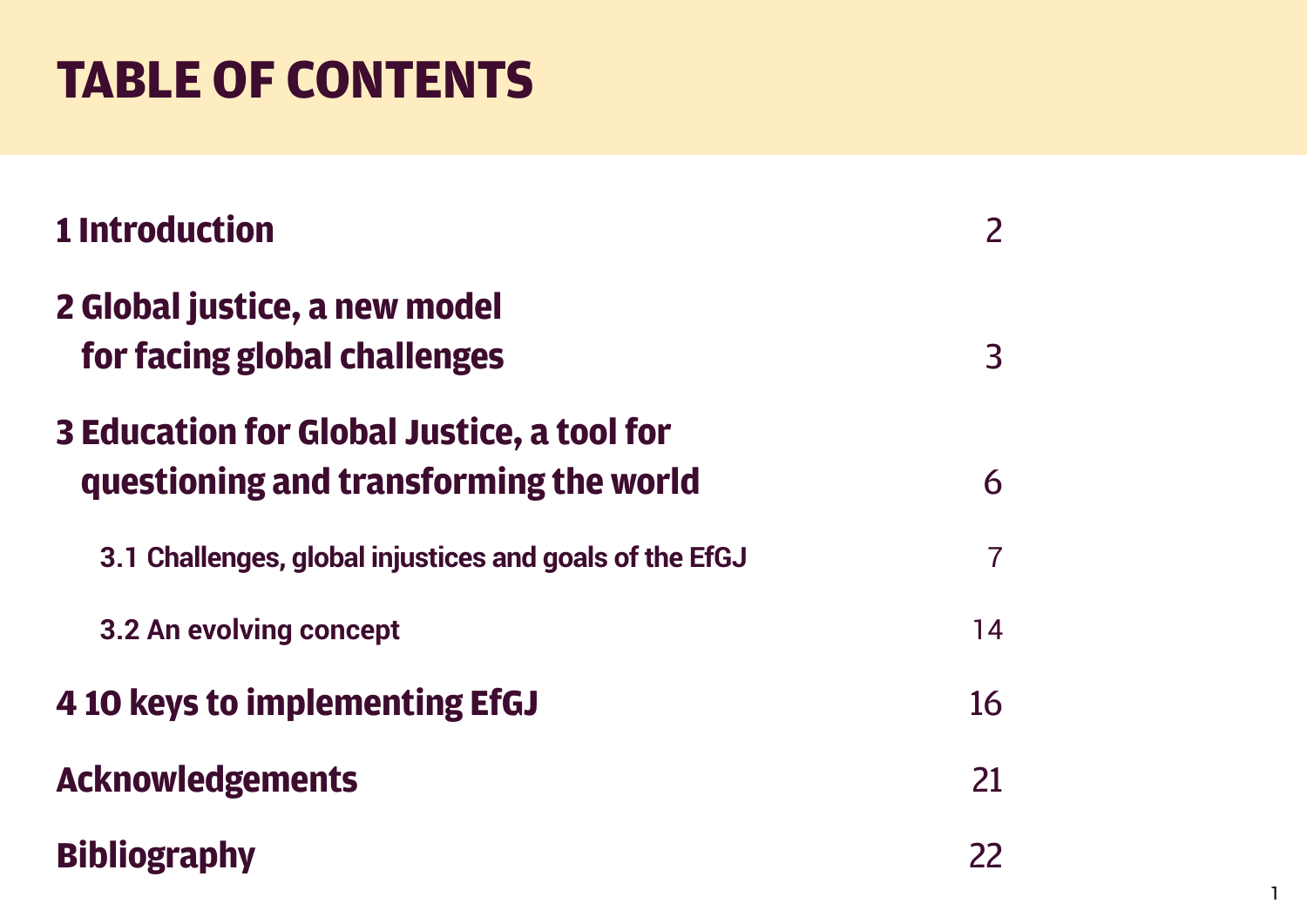# **1 INTRODUCTION**

From *Education for Development to Education for Global Justice*: this is the focus of the latest project Lafede.cat's Educational Commissions has been working on. What has characterized this transition? What key ideas have guided this new educational model? These questions and more inspired the reflections in this document.

This work is also the result of a process of self-reflection using the educational experiences of organizations, and the need to coordinate with other actors and our surroundings to respond to global challenges.

In 2013, as a result of the fusion of Catalan federations of NGOs dedicated to peace, human rights and development, Lafede.cat-Organizations for Global Justice was born. Along with it, the term "global justice" became popular in the cooperation, peace and human rights sector. **At that time, the new educational commission—which included organisations with different trajectories and perspectives—prepared the** [M](http://www.lafede.cat/wp-content/uploads/2015/09/Manifest-pel-Dret-a-una-educaci%C3%B3-transformadora.pdf)anifesto on the Right to a Transformative Education**. With this richness and diversity as a foundation, the manifesto outlined specific demands.**

Later on, in 2016, there arose a need to continue to share our idea of education. We met this need by speaking with social and community educators, teachers,

activists, artists and academics about the relationship between education and global justice. As a result of these conversations, **in 2017 we published the video** "[Eduquem](https://www.youtube.com/watch?v=5rI6efaLJGM&feature=youtu.be) [per a la transformació social – Fent i Pensant la Justícia](https://www.youtube.com/watch?v=5rI6efaLJGM&feature=youtu.be) [Global](https://www.youtube.com/watch?v=5rI6efaLJGM&feature=youtu.be)" (Educating for Social Transformation—Making and Thinking Global Justice).

The manifesto and video brought us to this point. **The collective effort you are now holding aims to provide a written, well-organized, accessible and direct version of our view of Education for Global Justice (EfGJ).** It also addresses the global challenges that make EfGJ an essential strategy for social transformation.

We hope this text will help our organizations and the Federation itself define their positions on education. However, we also trust this will allow us to explain our understanding of Education for Global Justice to other educational agents.

> The creation of this document was a team effort. Lafede.cat's Educational Axis has met on several occasions to debate and better define some aspects. We also enjoyed the support of a master's student who trained with us and who worked closely with Lafede.cat's team both to design workshops and to prepare this document.

#### **1 INTRODUCTION**

- **2 GLOBAL JUSTICE, A NEW MODEL FOR FACING GLOBAL CHALLENGES**
- **3 EDUCATION FOR GLOBAL JUSTICE, A TOOL FOR QUESTIONING AND TRANSFORMING THE WORLD**
- **4 [10 KEYS TO](#page-16-0)  [IMPLEMENTING EfGJ](#page-16-0)**

**ACKNOWLEDGEM[ENTS](#page-22-0)**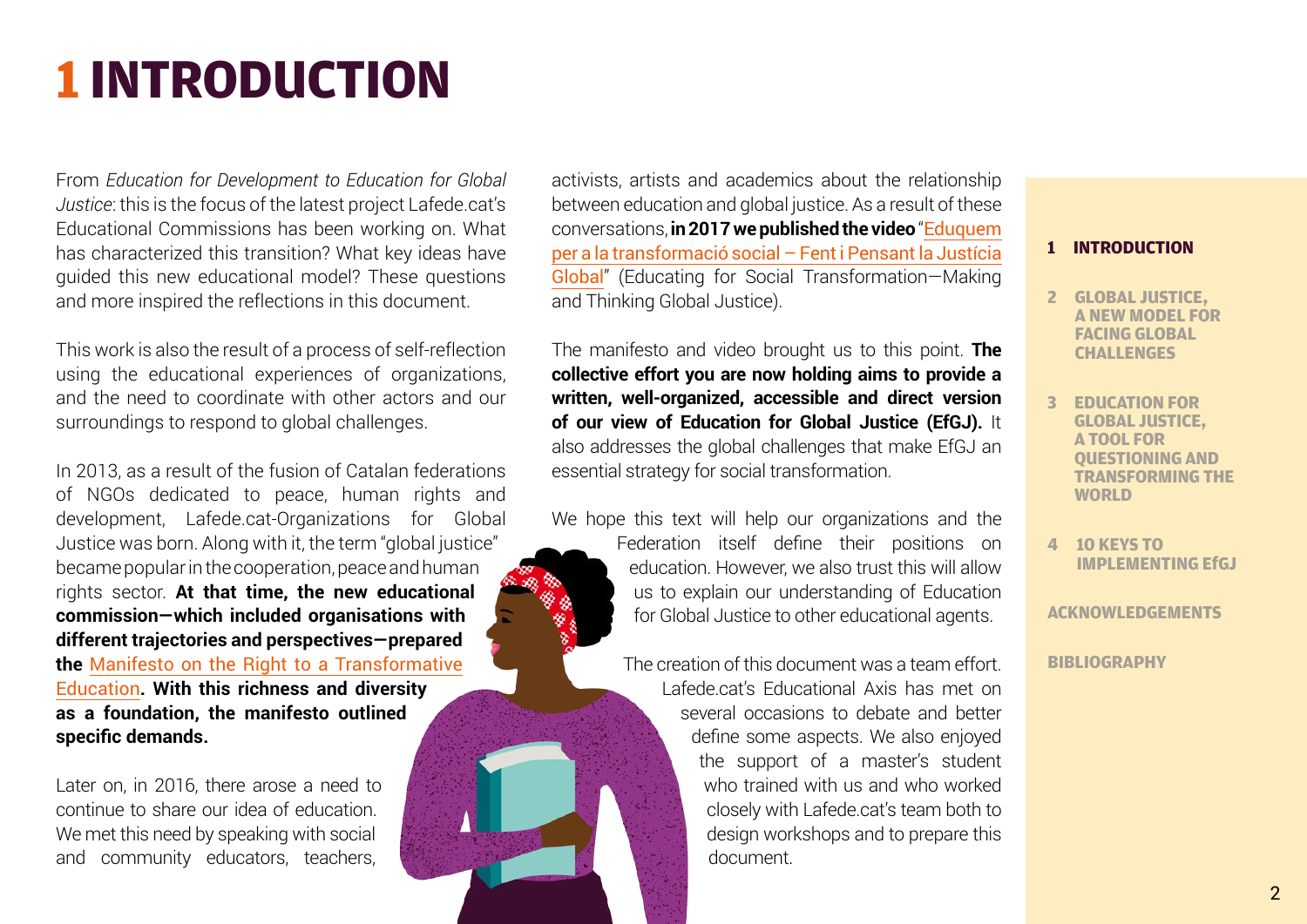# **2 GLOBAL JUSTICE, A NEW MODEL FOR FACING GLOBAL CHALLENGES**

The concept of Global Justice was born of political philosophy in the 1970s. **Nevertheless, its true origins can be traced back to the birth of the internationalist workers' and feminist movements, with their ideas of fraternity and justice among peoples**. The most recent idea of global justice refers to different lines of sociopolitical analysis and the search for a fairer world.

**Lafede.cat made this concept its own in 2013, using it as a tool to assist in the work of organizations** promoting cooperation, peace and human rights, and for directing joint action in a shared theoretical and epistemological framework.

Below, we explore some of the concepts, theories and authors that have reflected on the analytical corpus of global justice over the years.

### **THE IDEA OF JUSTICE**

Many authors have reflected on the concept of justice, seeking to create local and global policies that can eliminate injustice. The pioneering work of Rawls (1971) suggested that **a just institutional system is one that neither rewards nor punishes anyone based on their origin, race, gender, social class, or the abilities and skills they are born with**.

According to Rawls, nothing can justify basing our treatment of others on matters that are a product of chance or the circumstances of birth and socialization. This basic idea was taken up and expanded by philosophers throughout the 20th century, particularly Habermas (1987). Habermas suggested spreading deliberative democracy to determine the principles of transnational justice, which implies recognizing the existence of an unfair global order and addressing the role of "enriched" countries in the political and economic involution of "impoverished" countries. Pogge (2007) reinforced this idea by defending the need for global institutional reform to address extreme poverty.

**1 INTRODUCTION**

#### **2 GLOBAL JUSTICE, A NEW MODEL FOR FACING GLOBAL CHALLENGES**

- **3 EDUCATION FOR GLOBAL JUSTICE, A TOOL FOR QUESTIONING AND TRANSFORMING THE WORLD**
- **4 [10 KEYS TO](#page-16-0)  [IMPLEMENTING EfGJ](#page-16-0)**

**ACKNOWLEDGEM[ENTS](#page-22-0)**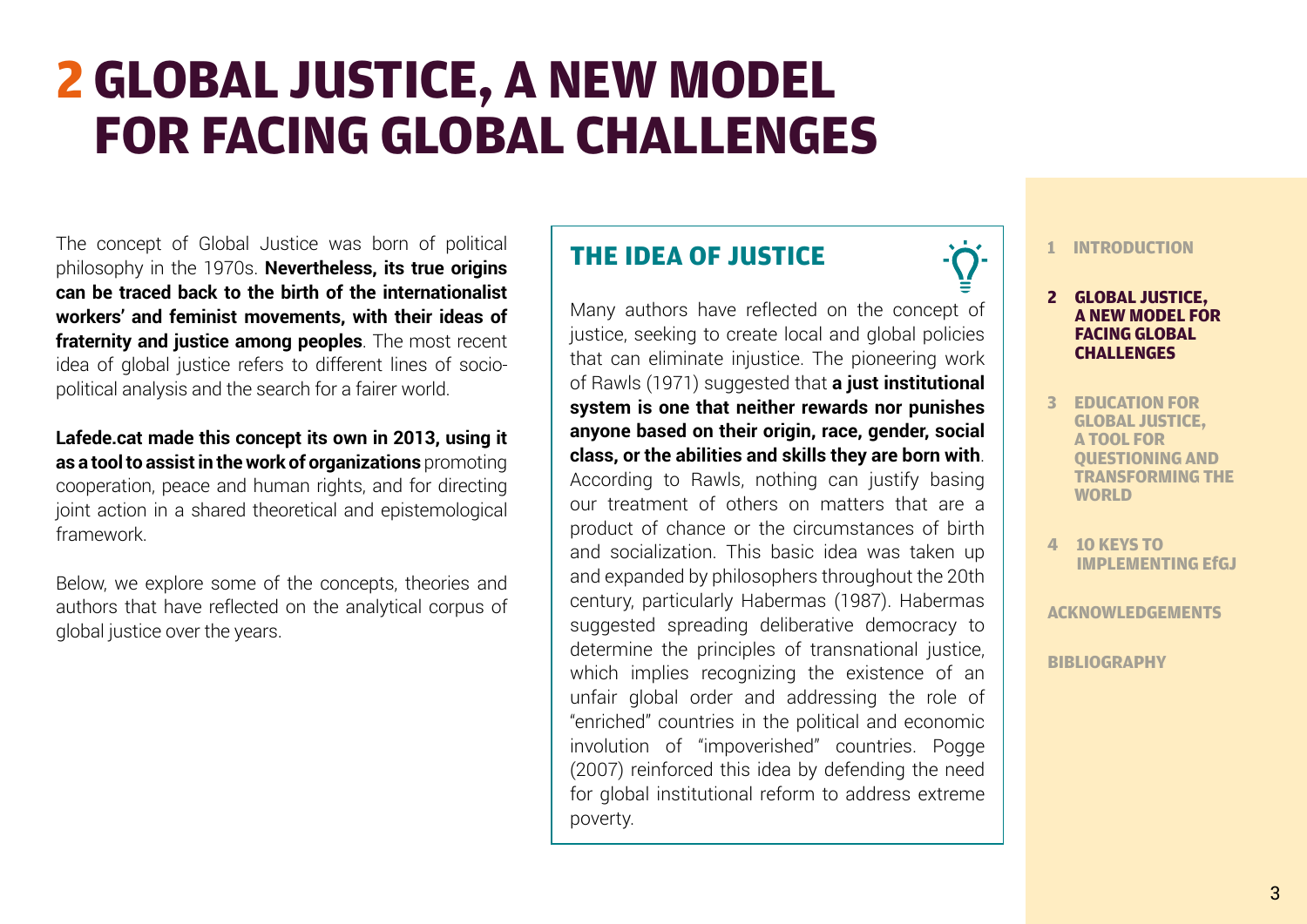## **INTERDEPENDENCE AND RESPONSIBILITY**

Feminist theoretical contributions such as those of Fraser (2008) have been fundamental to expanding the idea of justice, defining the idea of redistribution (class) and the recognition of diversity (status). Nussbaum (2010) introduced **the idea of global interdependence, based on the existence of mutual responsibility among all individuals and the need to critically analyse the localglobal connection and its consequences**. Young (2011) also delved into the idea of responsibility, seen as a collective action that starts with the groups or individuals that suffer oppression and are therefore key to moving towards global justice. Along the same lines, the *Epistemologies of the South* directed by De Sousa Santos (2011) focused their analysis on the individuals who see their aspirations refused by a hegemonic system. They also reviewed the traditional concept of cosmopolitanism—tied to ideas like universalism, tolerance or global citizenship—and introduced the idea of subalternate, insurgent cosmopolitanism as a cultural and political tool for counter-hegemonic globalization.



 $\langle \mathbf{...} \rangle$ 

In recent years, authors such as Aznar & Barrón (2017) have considered the need for complex, systemic thought that defines needs and global constraints using local possibilities and practices. Vanessa Andreotti (2015) suggested a balanced **conception of global justice that can overcome the division between North and South and force us to redefine our individual and collective roles in relationships of power**. It can also force us to recognize the privileges we have due to things like our class, gender, race or sex, and move towards models of justice that involve recognition and repair. From the world of feminist economics, Silvia Federici (2019) recuperated the idea of "the commons", seen as cooperation with others and the rebuilding of bonds destroyed by the capitalist system: bonds with individuals, nature or animals. Federici focused her hopes on society's capacity to rethink communal ways of living.

# **1 INTRODUCTION**

 $\bullet$   $\bullet$   $\bullet$ 

#### **2 GLOBAL JUSTICE, A NEW MODEL FOR FACING GLOBAL CHALLENGES**

- **3 EDUCATION FOR GLOBAL JUSTICE, A TOOL FOR QUESTIONING AND TRANSFORMING THE WORLD**
- **4 [10 KEYS TO](#page-16-0)  [IMPLEMENTING EfGJ](#page-16-0)**

**ACKNOWLEDGEM[ENTS](#page-22-0)**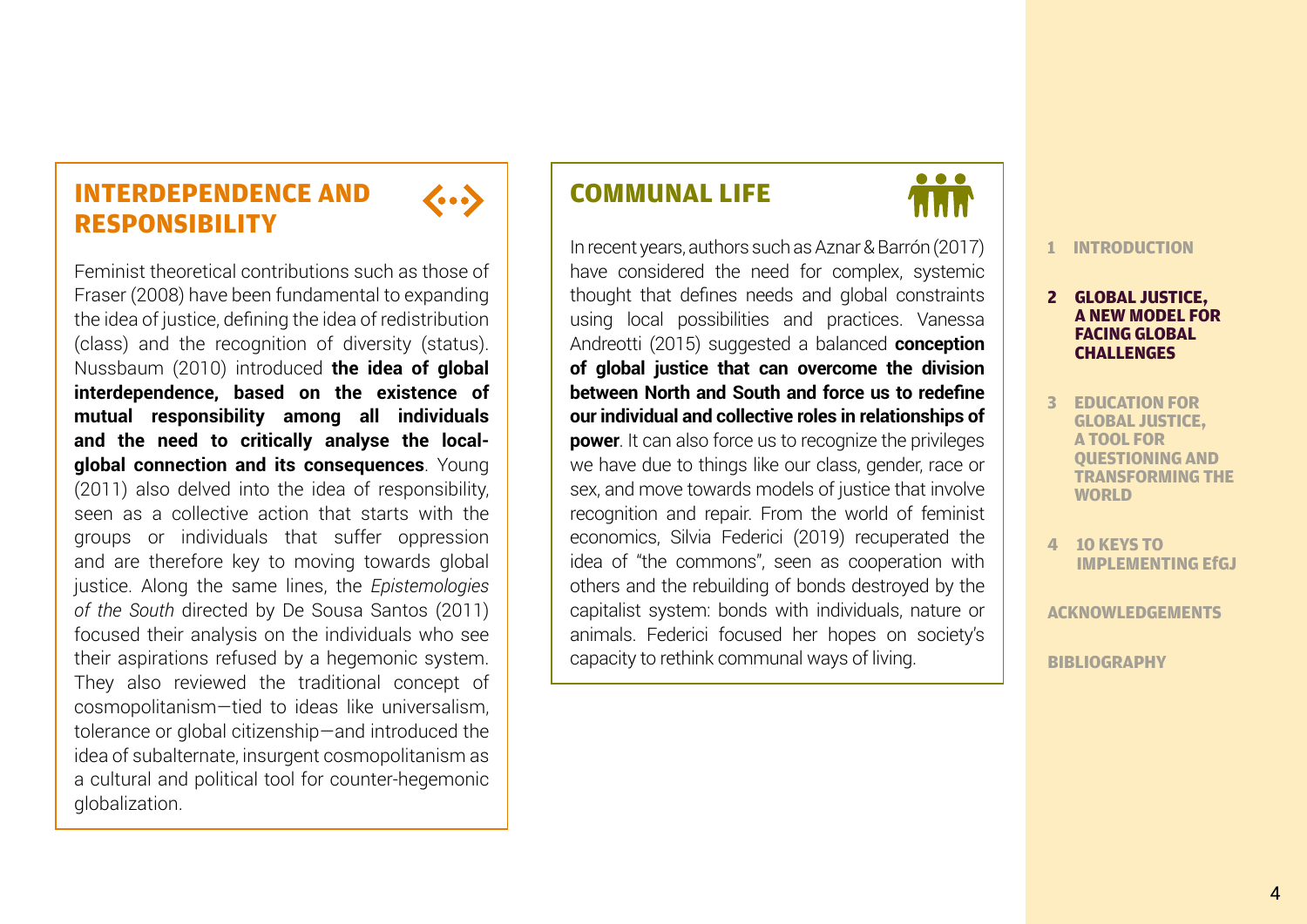## **A BALANCE OF KNOWLEDGE**

More recently, through CLACSO (Consejo Latinoamericano de Ciencias Sociales), feminist theorists have defended the idea of cognitive justice, which reveals the dangers of having just one version of events, the lack of balance between knowledge from the global North and South, and the value of ancestral wisdom. Through community feminism, authors like Lorena Cabnal or Sílvia Rivera Cusicanqui **defend the existence of a whole range of different ways of thinking, knowing, feeling and living that have been excluded from the predominant view and that cannot be ignored when defining the concept of global justice**.

For Lafede.cat, global justice starts with a broader idea of justice that goes beyond the judicial systems of sovereign states. This universal justice applies to all human beings simply because they exist—something shared with the idea of human rights.

In 2014, Lafede.cat prepared an initial definition of the idea of global justice in its document [Treballar per la](Treballar_per_la_justicia_global_PUBLIC_DEF) [justícia global en un món global](Treballar_per_la_justicia_global_PUBLIC_DEF): (Working towards Global Justice in a Global World): "The goal of global justice is to transform the power relationships that generate worldwide inequality through, among other things, the redistribution of goods and education for global citizenship."

Over the last few years, we have taken on the idea of global justice as a model for the interconnectedness of all human beings that seeks the recognition, denunciation and repair of injustices worldwide. With this idea of interconnectedness justice is seen as global, and compliance and incompliance affect us both personally and collectively and become the responsibility of every one of us: individuals, collectives, states, companies, institutions... **Therefore, global justice has become a strategy to intervene in economic, political and social structures on both a global and a local scale, and to question lifestyle and development models of both individuals and collectives, to transform relationships of power, guarantee the sustainability of life on earth and eliminate all forms of violence**.

#### **1 INTRODUCTION**

#### **2 GLOBAL JUSTICE, A NEW MODEL FOR FACING GLOBAL CHALLENGES**

- **3 EDUCATION FOR GLOBAL JUSTICE, A TOOL FOR QUESTIONING AND TRANSFORMING THE WORLD**
- **4 [10 KEYS TO](#page-16-0)  [IMPLEMENTING EfGJ](#page-16-0)**

**ACKNOWLEDGEM[ENTS](#page-22-0)**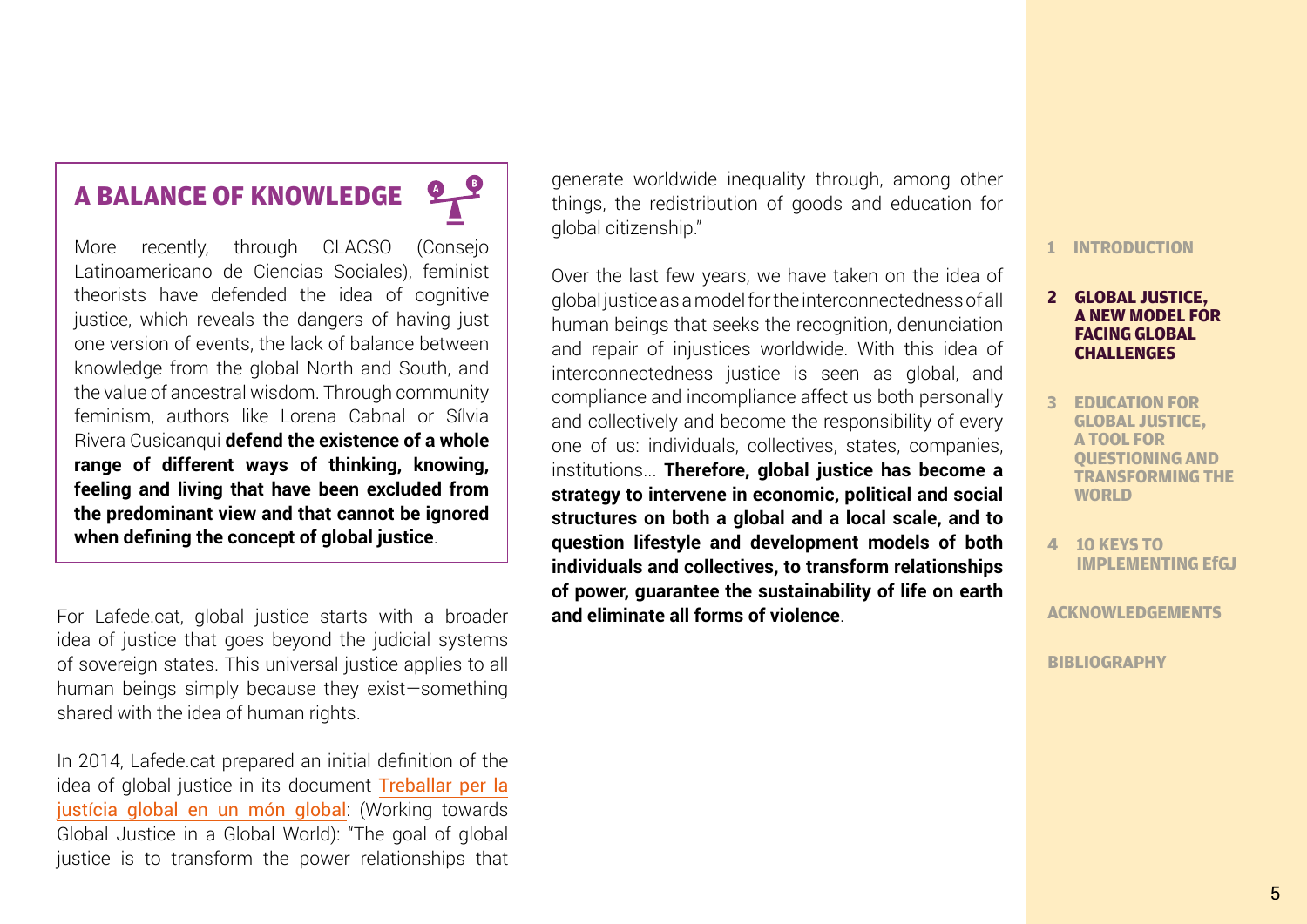# **3 EDUCATION FOR GLOBAL JUSTICE, A TOOL FOR QUESTIONING AND TRANSFORMING THE WORLD**

The political, economic, environmental and social crisis the world is currently facing has generated plenty of challenges. Far from being eradicated, poverty, violence and inequality are spreading, and the political, economic, social and environmental circumstances are quite uncertain. We **need to develop processes for reflection and design tools that help us live in a diverse, complex world and on a planet with limited resources**. Education for Global Justice is an opportunity to do all of this.

Global justice organizations work to eradicate a wide range of global injustices: a process based on the struggles of different social movements. This document does not seek to analyse these injustices and their causes in depth; however, we do seek to present them and connect them with the educational goals we propose and the global challenges we hope to address.



- **1 INTRODUCTION**
- **2 GLOBAL JUSTICE, A NEW MODEL FOR FACING GLOBAL CHALLENGES**
- **3 EDUCATION FOR GLOBAL JUSTICE, A TOOL FOR QUESTIONING AND TRANSFORMING THE WORLD**
- **4 [10 KEYS TO](#page-16-0)  [IMPLEMENTING EfGJ](#page-16-0)**

**ACKNOWLEDGEM[ENTS](#page-22-0)**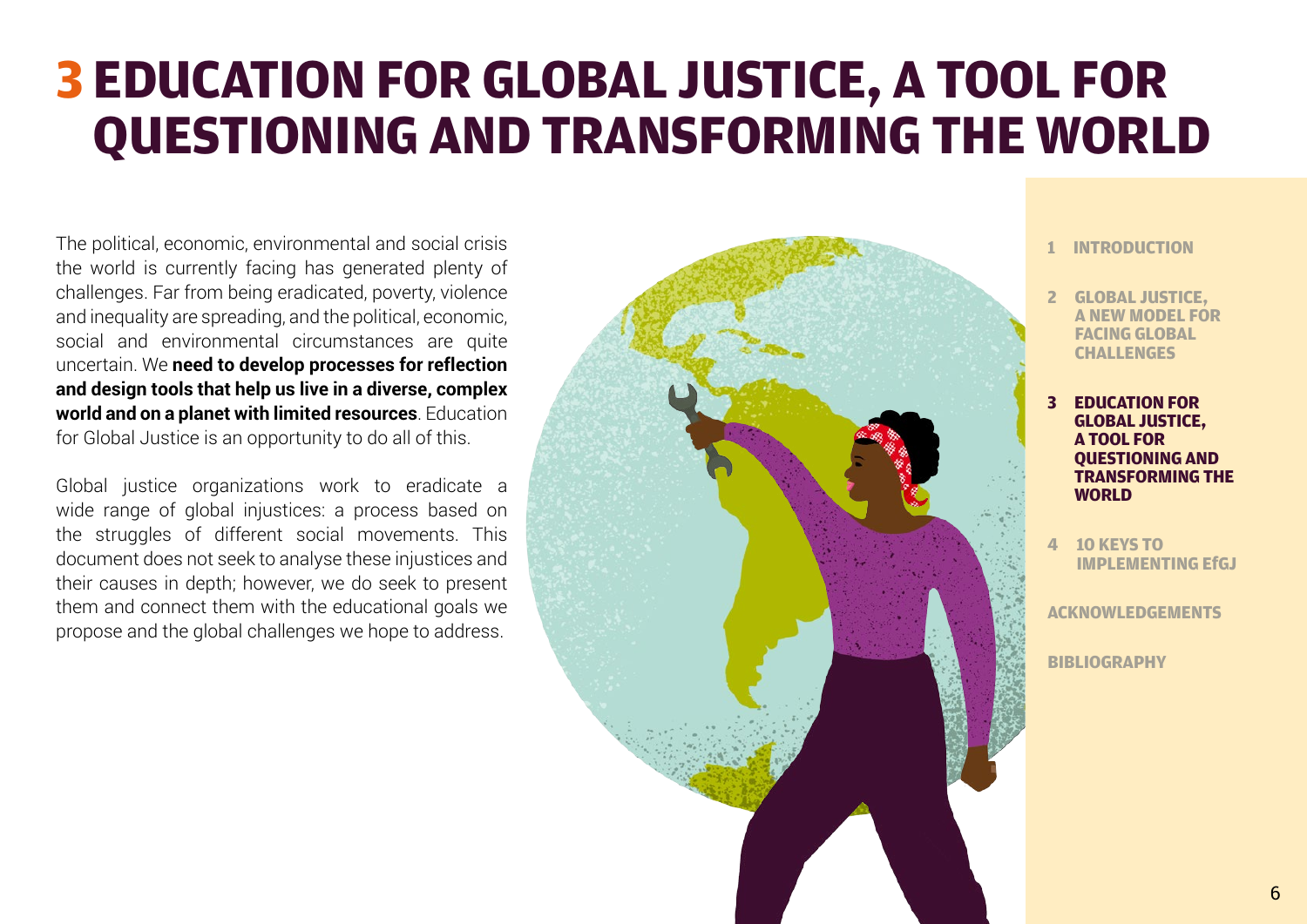#### **3.1 Challenges, global injustices and goals of the EfGJ**

Below, we present the interconnectedness of three elements: the global injustices that drive us, the educational goals that allow us to progress, reflect and move forward, and the global challenges that serve as the horizon of the worlds we would like to create.

To organize the goals of EfJG, we began by proposing themes defined in the [Programa Competències per](http://competenciasyepd.edualter.org/ca)  [transformar el món](http://competenciasyepd.edualter.org/ca) (Skills to transform the world) program. These themes should not be seen as closed compartments: they are closely related and must be seen as entryways into many intertwined, complementary forms of knowledge (Massip, Egea, Barbeito & Flores 2018).

The world that we want to build

▼

## What do we want to change? **GLOBAL INJUSTICES**

▼

How will we do it? **EDUCATIONAL OBJECTIVES**

**1 INTRODUCTION**

- **2 GLOBAL JUSTICE, A NEW MODEL FOR FACING GLOBAL CHALLENGES**
- **3 EDUCATION FOR GLOBAL JUSTICE, A TOOL FOR QUESTIONING AND TRANSFORMING THE WORLD**
- **4 [10 KEYS TO](#page-16-0)  [IMPLEMENTING EfGJ](#page-16-0)**

**ACKNOWLEDGEM[ENTS](#page-22-0)**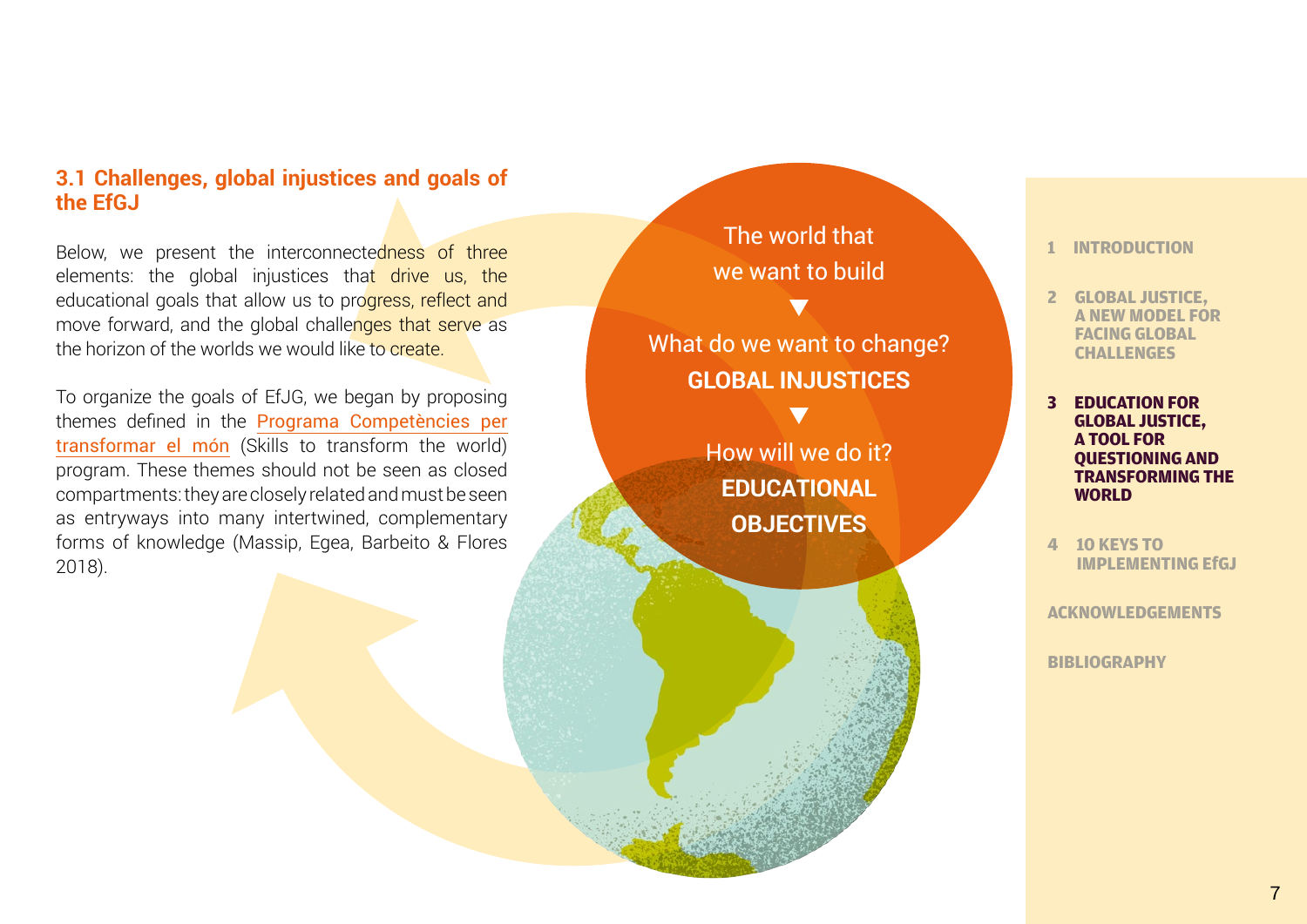

# **FOR A WORLD WITH RIGHTS**

## WE WANT TO CHANGE **GLOBAL INJUSTICES**

- Unequal power relationships.
- Restrictions of civil, political, economic, social and cultural rights.
- Obstacles to human mobility.
- Insecurity and labour exploitation.
- An adult-centered worldview and the lack of recognition and application of children's human rights.
- The violation of the right to privacy.
- The criminalization of protest and dissidence.
- Violations of human rights in delocalized companies.
- Discrimination against people with functional diversity/non-normative identities.
- Corruption and the absence of models of participative democracy.
- **1 INTRODUCTION**
- **2 GLOBAL JUSTICE, A NEW MODEL FOR FACING GLOBAL CHALLENGES**
- **3 EDUCATION FOR GLOBAL JUSTICE, A TOOL FOR QUESTIONING AND TRANSFORMING THE WORLD**
- **4 [10 KEYS TO](#page-16-0)  [IMPLEMENTING EfGJ](#page-16-0)**

**ACKNOWLEDGEM[ENTS](#page-22-0)**

**[BIBLIOGRAPHY](#page-22-0)**

### EDUCATIONAL OBJECTIVES **WITH DEMOCRATIC AND HUMAN RIGHTS APPROACH**

● Analyse the logic of power in the current economic, political and social system and the resulting governance.

- Promote citizens who are critical, respectful, active and conscientious defenders of human rights.
- Promote the co-construction of a radically democratic, participative and horizontal society.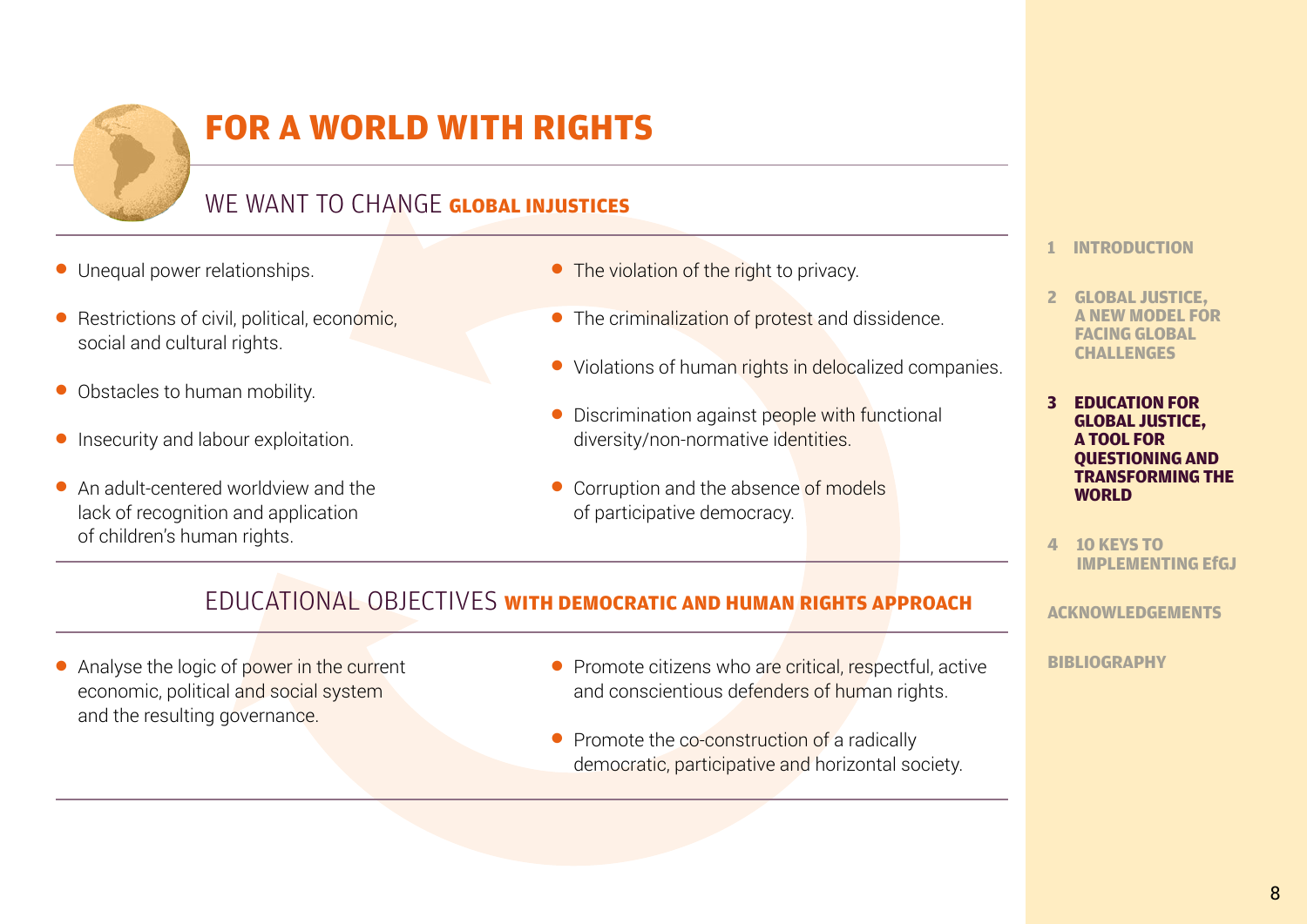

# **FOR A WORLD WITH ECONOMIC JUSTICE**

## WE WANT TO CHANGE **GLOBAL INJUSTICES**

- A hierarchization of social relationships that places capital over labour and the rich over the poor.
- The concentration of capital and power in the hands of a few.
- The speculative economy and tax fraud.
- Free-trade agreements that prioritize the interests of capital and violate human rights.
- The commodification of shared goods and other aspects of everyday life.
- Economic productivity as the only standard of measurement for the value of human beings.
- Individualism as a value of progress and personal development.
- Poverty.

### EDUCATIONAL OBJECTIVES **WITH ECONOMIC JUSTICE APPROACH**

● Promote knowledge of the current economic, political and social system, as well as the inequalities it generates.

- Provide opportunities to learn and apply economic and social action alternatives that maintain social cohesion and meet peoples' basic needs.
- Promote values like solidarity, care or cooperation.
- **1 INTRODUCTION**
- **2 GLOBAL JUSTICE, A NEW MODEL FOR FACING GLOBAL CHALLENGES**
- **3 EDUCATION FOR GLOBAL JUSTICE, A TOOL FOR QUESTIONING AND TRANSFORMING THE WORLD**
- **4 [10 KEYS TO](#page-16-0)  [IMPLEMENTING EfGJ](#page-16-0)**

**ACKNOWLEDGEM[ENTS](#page-22-0)**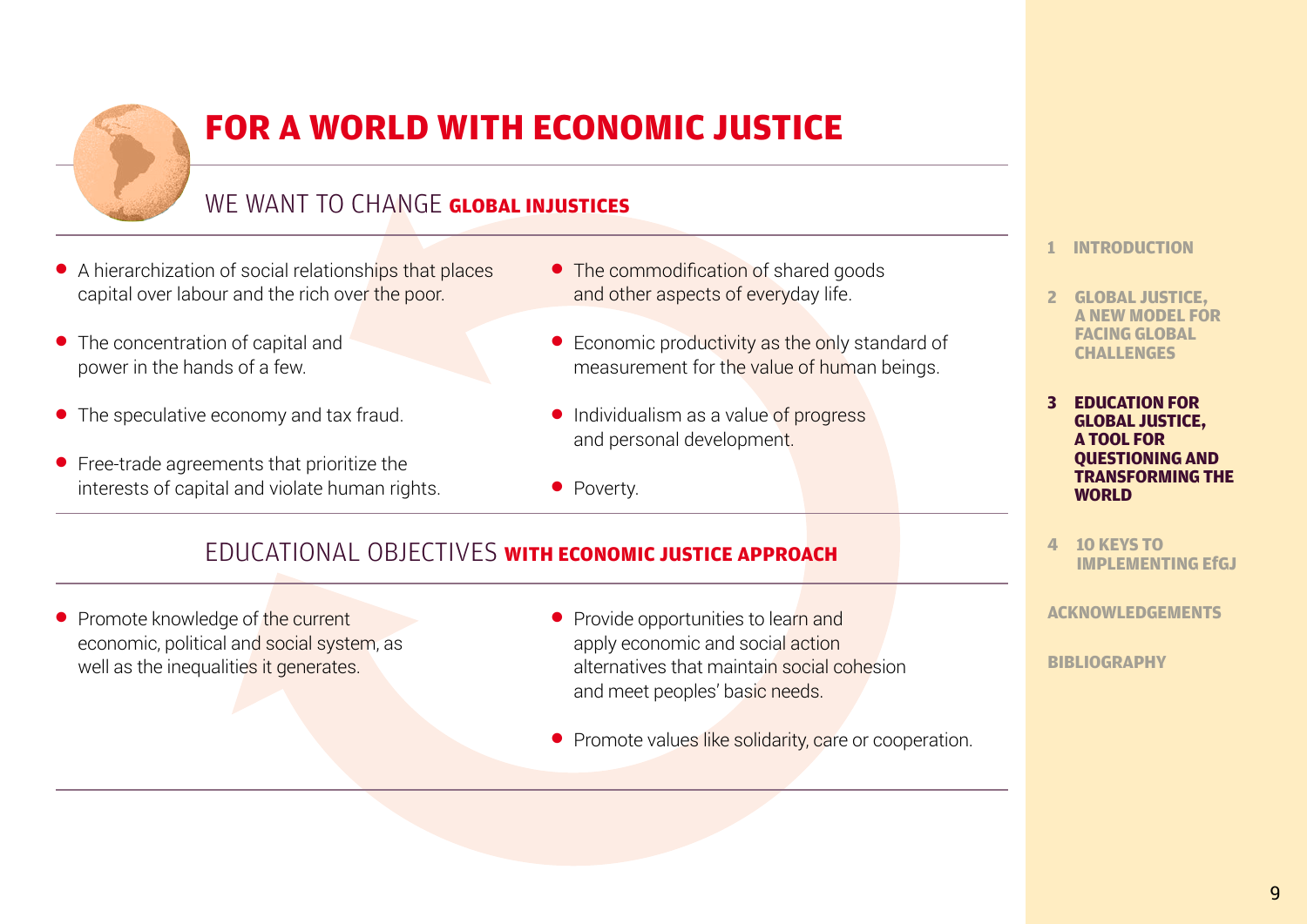

# **FOR AN EQUITABLE, FEMINIST WORLD**

## WE WANT TO CHANGE GLOBAL INJUSTICES

- A cis-heteropatriarchal\*, androcentric society that makes certain individuals and groups inferior and subordinate to others in different spheres of life.
- Macho violence
- Sexual violence.
- Discrimination due to sex, gender, and sexual orientation.
- \* A social system dominated by males, heterosexuals, and cisgender individuals (people whose identity matches their sexual phenotype).

### EDUCATIONAL OBJECTIVES **WITH A FEMINIST PERSPECTIVE**

- Promote understanding of patriarchal logic of the current economic, political and social system, and work to eradicate social inequalities based on gender, sex or sexual affinity.
- Provide opportunities to deconstruct gender stereotypes and review our attitudes, privileges and relationships from a non-binary perspective with respect for the idea of equity.
- Promote reflection on our knowledge of our bodies to exercise our right to sexual freedom.
- **1 INTRODUCTION**
- **2 GLOBAL JUSTICE, A NEW MODEL FOR FACING GLOBAL CHALLENGES**
- **3 EDUCATION FOR GLOBAL JUSTICE, A TOOL FOR QUESTIONING AND TRANSFORMING THE WORLD**
- **4 [10 KEYS TO](#page-16-0)  [IMPLEMENTING EfGJ](#page-16-0)**

**ACKNOWLEDGEM[ENTS](#page-22-0)**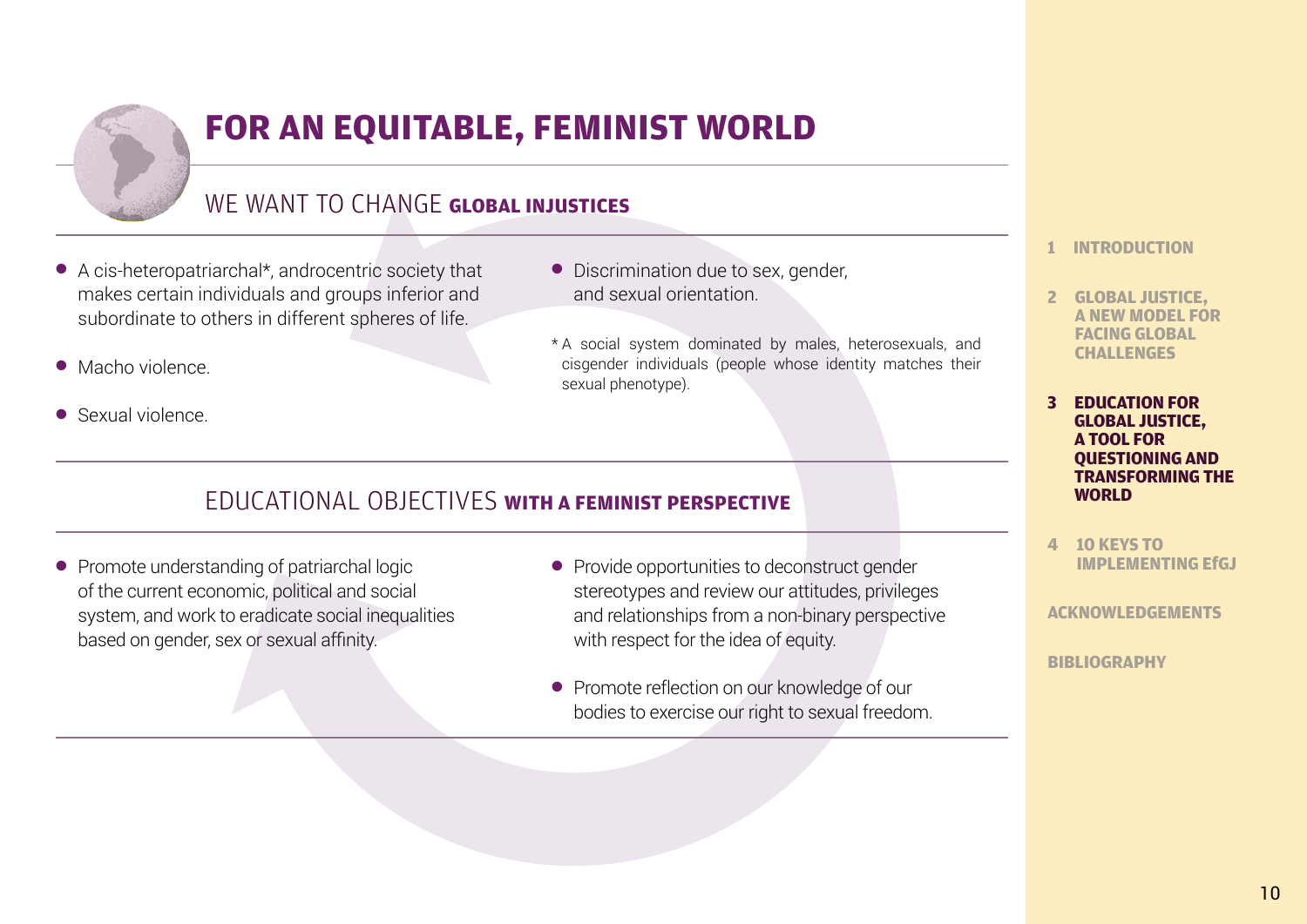# **FOR A WORLD AT PEACE, FREE FROM ALL SORTS OF VIOLENCE**

## WE WANT TO CHANGE **GLOBAL INJUSTICES**

- Violence as a means of conflict resolution and war as a way of deciding political conflicts.
- The arms trade and the arms race.
- Militarized culture.
- The violence that forces others to migrate.
- The structural violence that generates inequality and exclusion.
- The growth of all forms of fundamentalism, violent totalitarianism and hate speech.

### EDUCATIONAL OBJECTIVES **WITH PEACE AND NONVIOLENCE APPROACH**

● Offer educational opportunities to identify all forms of violence and build societies that respect all living things.

- Promote knowledge and use of empathy, respect for others, and peaceful conflict resolution.
- Promote non-violence among people, collectives and individuals as a strategy for resistance.

**1 INTRODUCTION**

- **2 GLOBAL JUSTICE, A NEW MODEL FOR FACING GLOBAL CHALLENGES**
- **3 EDUCATION FOR GLOBAL JUSTICE, A TOOL FOR QUESTIONING AND TRANSFORMING THE WORLD**
- **4 [10 KEYS TO](#page-16-0)  [IMPLEMENTING EfGJ](#page-16-0)**

**ACKNOWLEDGEM[ENTS](#page-22-0)**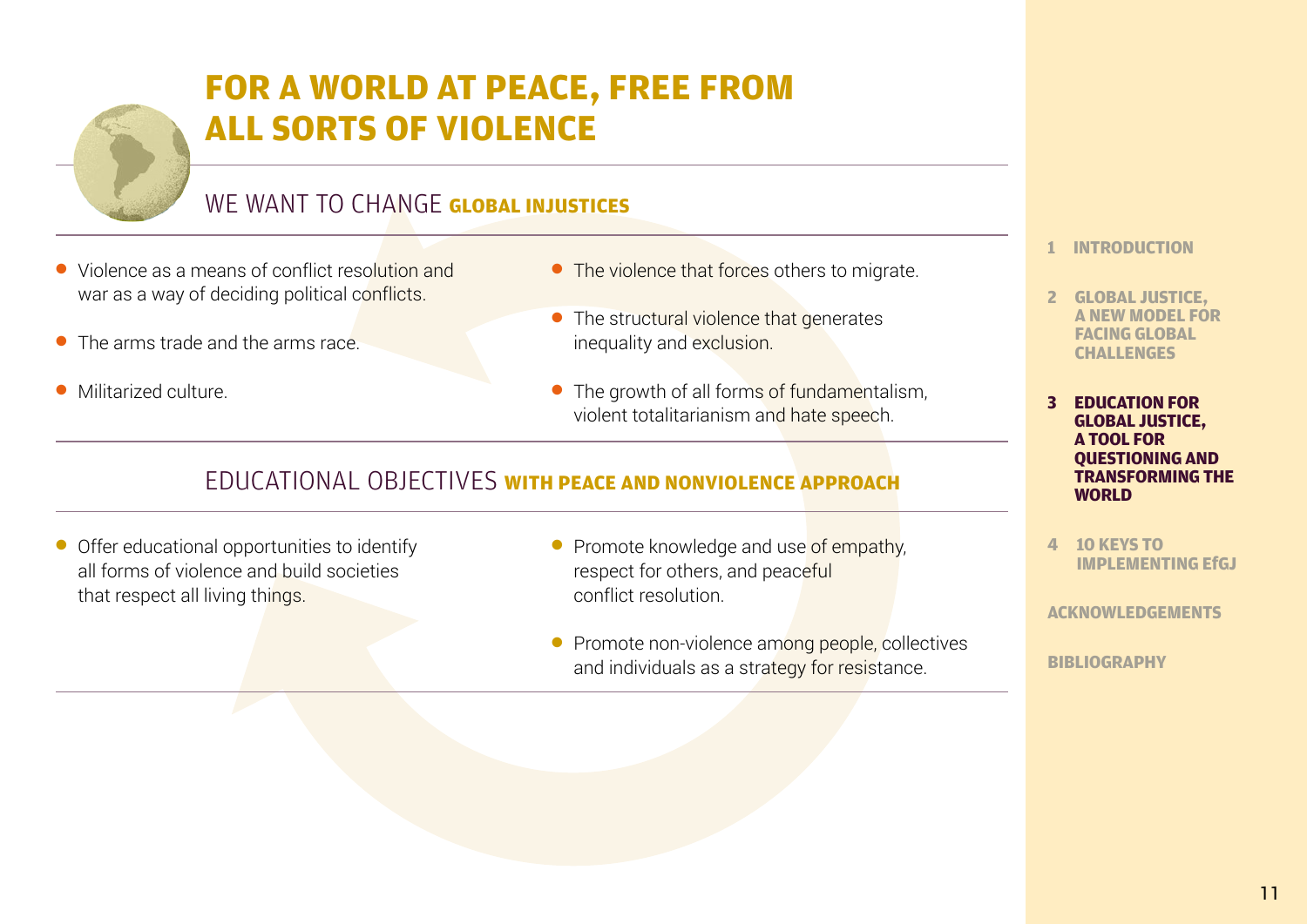

# **FOR AN INTERCULTURAL, ANTI-RACIST WORLD**

## WE WANT TO CHANGE **GLOBAL INJUSTICES**

- Social and institutional racism.
- The hierarchization of social relationships, which grants privileges to whites or people from certain cultures.
- The cultural hegemony that delegitimizes traditional knowledge, ancestral knowledge, etc.
- $\bullet$  The political, cultural and social practices taken from colonialism.

### EDUCATIONAL OBJECTIVES **WITH A CRITICAL INTERCULTURALITY PERSPECTIVE**

- Use education to make same aware of colonialism's impact on social, cultural, political and economic structures, and to value cultural diversity as a source of richness.
- Encourage initiatives to eradicate the stereotypes and prejudices that impede the formation of equal relationships.
- Promote the antiracist struggle to achieve structural change.
- **1 INTRODUCTION**
- **2 GLOBAL JUSTICE, A NEW MODEL FOR FACING GLOBAL CHALLENGES**
- **3 EDUCATION FOR GLOBAL JUSTICE, A TOOL FOR QUESTIONING AND TRANSFORMING THE WORLD**
- **4 [10 KEYS TO](#page-16-0)  [IMPLEMENTING EfGJ](#page-16-0)**

**ACKNOWLEDGEM[ENTS](#page-22-0)**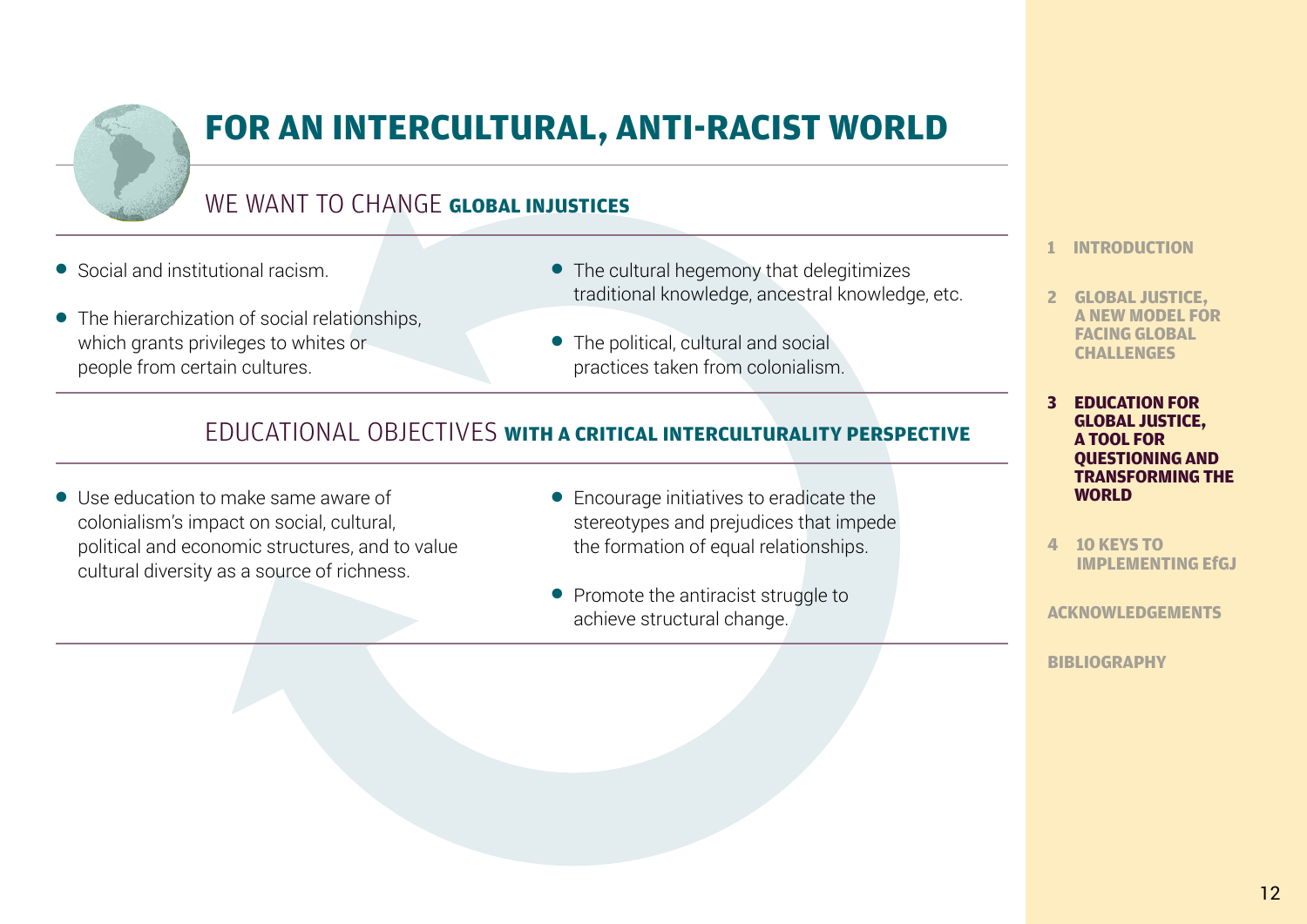

# **FOR THE SUSTAINABILITY OF LIFE**

## WE WANT TO CHANGE **GLOBAL INJUSTICES**

- Climate change.
- Waste and inappropriate use of natural resources.
- Consumerism, which ignores the impact of obtained goods on our surroundings and on individuals.
- The extractive industry, the agro-industrial model and energy macro-projects that harm the environment.
- The monopolization of land ownership by oligarchies.
- Anthropocentrism, which looks down on the rest of the world's species.

### EDUCATIONAL OBJECTIVES **WITH ENVIRONMENTAL JUSTICE APPROACH**

● Offer educational opportunities to learn about the real consequences of our lifestyle on the environment and to understand and reverse the current agro-industrial, commercial and productive model.

- Encourage knowledge and application of alternatives for consumption based on the social and solidarity economy.
- Promote social and economic models that respect the planet and do not compromise the viability of life in the future.
- **1 INTRODUCTION**
- **2 GLOBAL JUSTICE, A NEW MODEL FOR FACING GLOBAL CHALLENGES**
- **3 EDUCATION FOR GLOBAL JUSTICE, A TOOL FOR QUESTIONING AND TRANSFORMING THE WORLD**
- **4 [10 KEYS TO](#page-16-0)  [IMPLEMENTING EfGJ](#page-16-0)**

**ACKNOWLEDGEM[ENTS](#page-22-0)**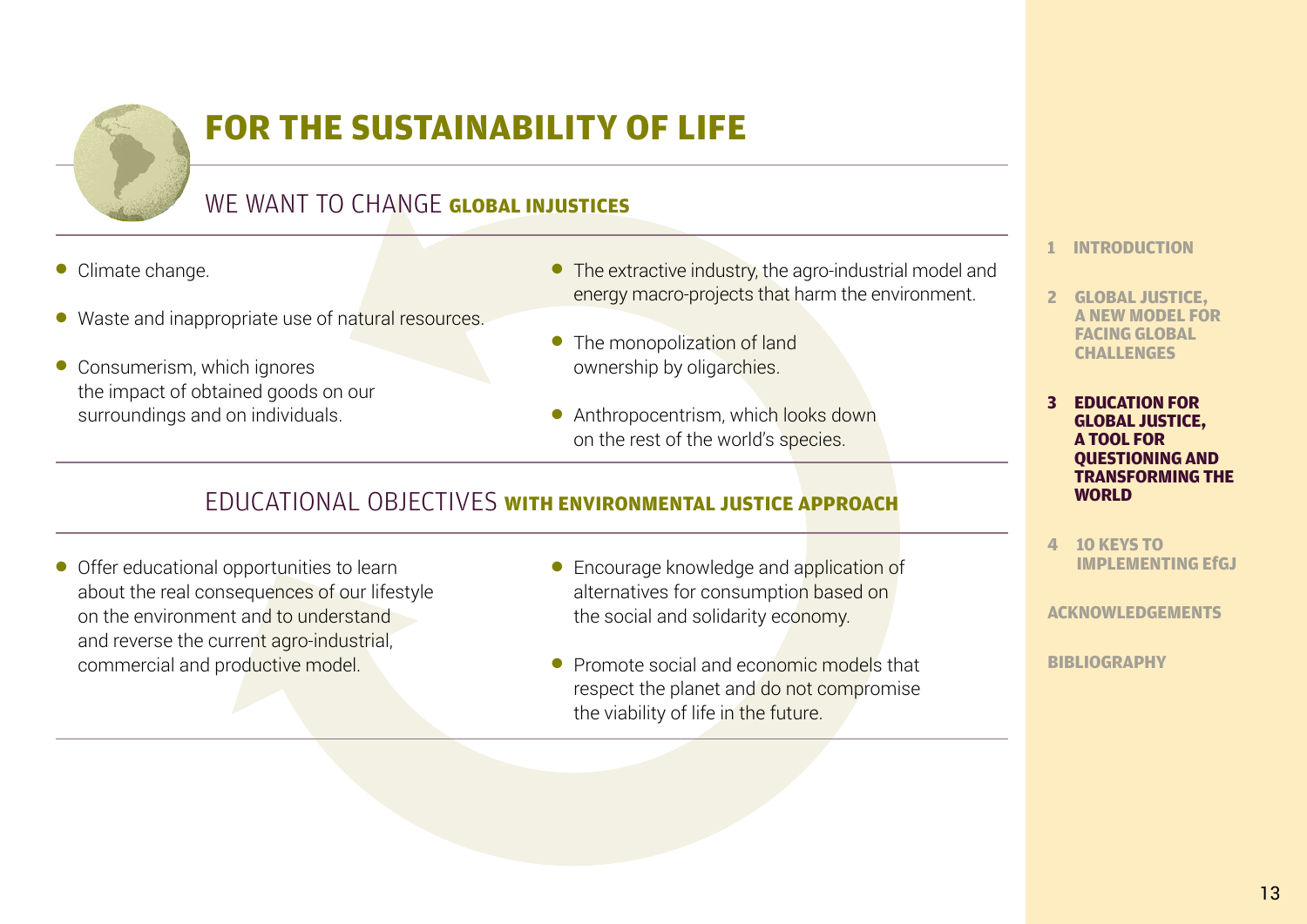#### **3.2 An evolving concept**

We see Education for Global Justice as **a model that provides the tools we need to question and transform the current social, political and economic model**, a model that generates structural violence and serious social injustice. We begin with the idea of global citizenship to emphasize the fact that we all belong to one world, and to raise awareness of the opportunity we all have to promote social justice and equity.

**This is an educational focus that has been in the making for over five decades, slowly evolving as changes occurred in the international context**. Different perspectives—also referred to as "generations" of Education for Development (Mesa 2000)—have been useful tools for analysis tied to the evolution of different models for international cooperation: charitable, developmental, critical development, human and sustainable development and global citizenship (Massip, Egea, Barbeito & Flores 2018). However, some within the sector have recently questioned this idea and suggested reviewing educational relationships with new or restored content, practices, settings, knowledge, cosmovision or principles (Celorio & Celorio, 2011).

In recent years, questioning the idea of development and seeing it from a global perspective have led to movements for global justice that tie EfGJ to the need to intervene politically in order to improve the living conditions of individuals and peoples. Thus, EfGJ becomes key to making society aware of the beliefs their knowledge is

based on, as well as injustices, their causes, and potential actions towards social change.

In the context of Catalonia, the adoption of the model of global justice (which breaks with the concept of North and South) encourages the definition of different perspectives and epistemologies in both theory and practice. Some examples include critical, ecofeminist, or decolonial perspectives, along with transformative initiatives like critical service-learning, popular education or emotional education. **The combination of these different perspectives and the redefinition of concepts and methods is precisely what we call "Education for Global Justice", an idea that is still under construction**.

The closed definition of a polysemic concept always tends to be subject to critiques or confusion (Massip, Egea, Barbeito & Flores 2018). Nevertheless, coming to a consensus on a collective, shared definition that is subject to constant review also allows us to reflect, standardize or evaluate our educational practices within a shared framework.

#### **1 INTRODUCTION**

- **2 GLOBAL JUSTICE, A NEW MODEL FOR FACING GLOBAL CHALLENGES**
- **3 EDUCATION FOR GLOBAL JUSTICE, A TOOL FOR QUESTIONING AND TRANSFORMING THE WORLD**
- **4 [10 KEYS TO](#page-16-0)  [IMPLEMENTING EfGJ](#page-16-0)**

**ACKNOWLEDGEM[ENTS](#page-22-0)**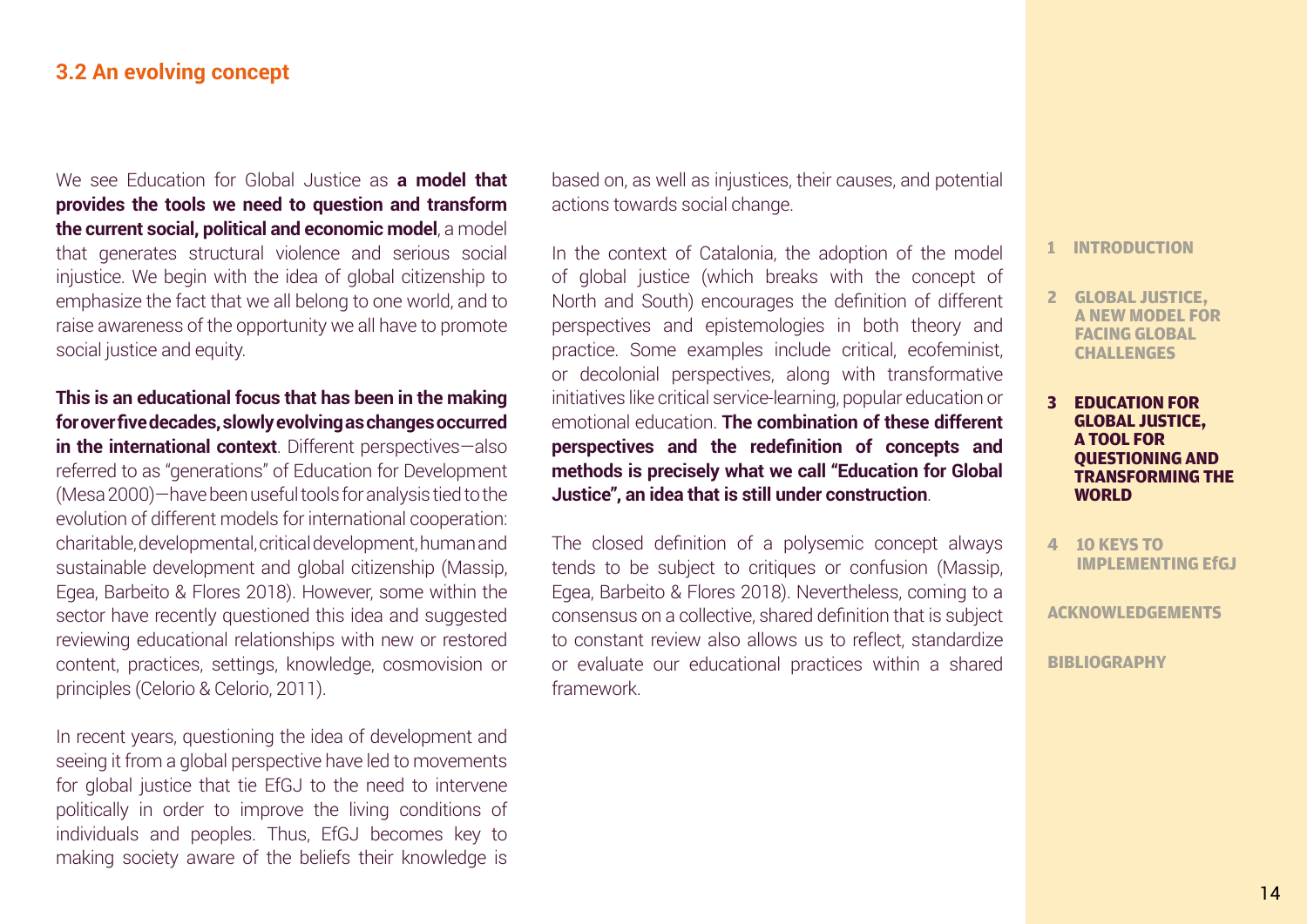## **Our definition of Education for Global Justice (EfGJ)**

The goal of Education for Global Justice is to **promote critical awareness of the causes of inequality and conflicts. This can change attitudes and practices** to promote co-responsible, respectful societies that are committed to transformative action and the generation of alternatives.

These **educational processes** are based on the recognition of the vulnerability of life and the affirmation of relationships of interdependence and eco-dependence as something inherent in human nature. This awareness is key to promoting collective empowerment that places the focus on human relations, values the wealth and diversity of knowledge and generates spaces for care and self-healing.

In EfGJ, "why" i**s just as important as "how". That is why it is so important to emphasize the methodological aspects that define it**: the need to see all contexts where individuals come into contact (family, community, professional settings, etc.) as learning spaces; the investment in active, participative methods that promote significant learning applied through emotion, the body and reflection; the promotion of critical emancipation, understood as "learning to think and develop the knowledge to act in defence of one's beliefs" (Cornet, 2015).



**1 INTRODUCTION**

- **2 GLOBAL JUSTICE, A NEW MODEL FOR FACING GLOBAL CHALLENGES**
- **3 EDUCATION FOR GLOBAL JUSTICE, A TOOL FOR QUESTIONING AND TRANSFORMING THE WORLD**
- **4 [10 KEYS TO](#page-16-0)  [IMPLEMENTING EfGJ](#page-16-0)**

**ACKNOWLEDGEM[ENTS](#page-22-0)**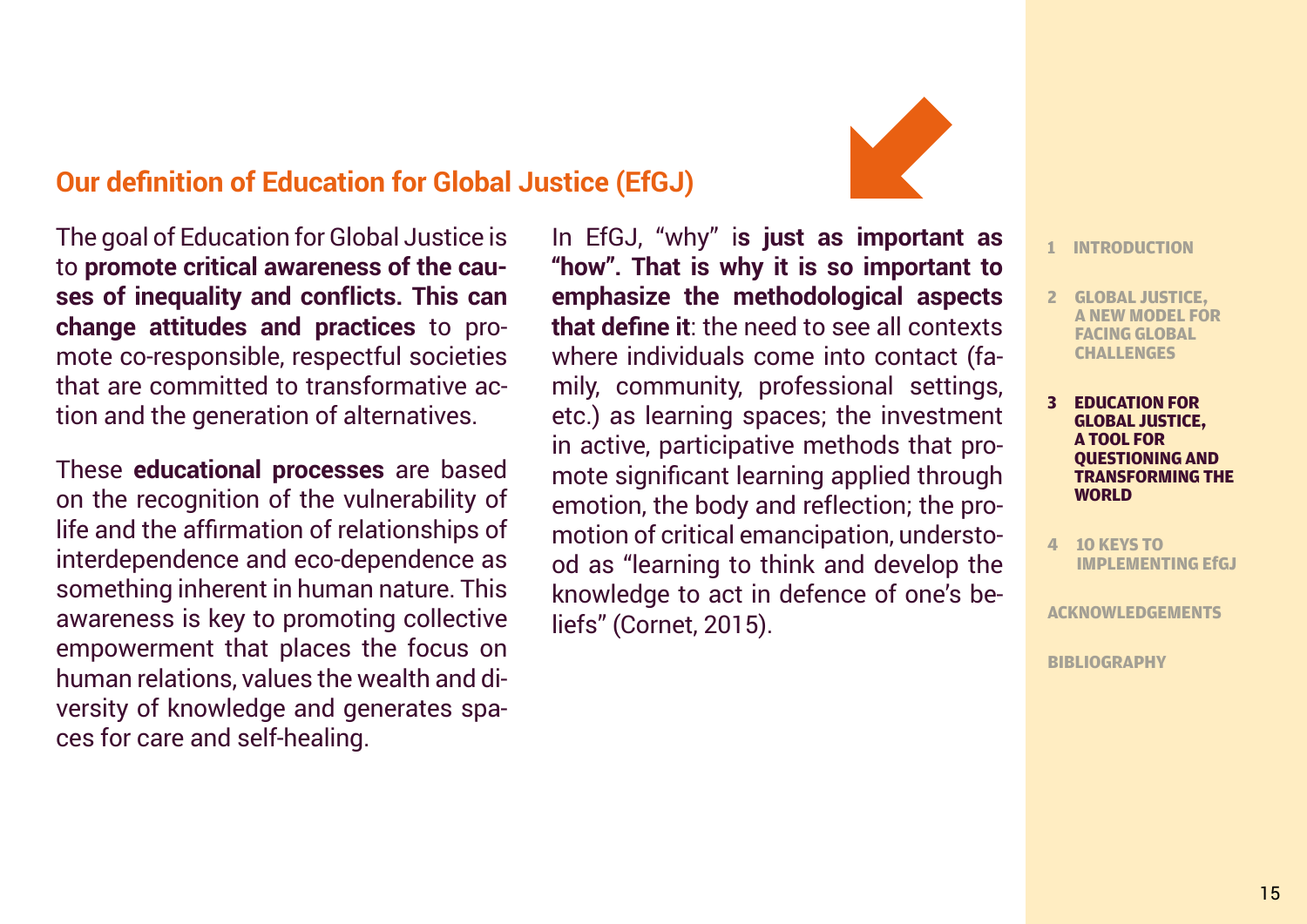# <span id="page-16-0"></span>**4 10 KEYS TO IMPLEMENTING EfGJ**

To complete this document, we will offer ten key elements that provide a more in-depth look at the meaning and goals of Education for Global Justice.

# **1 EDUCATE TO QUESTION: WHATEVER IS EDUCATIONAL IS ALSO POLITICAL**

- Make education a tool for critical emancipation that gives people the knowledge, abilities, emotional tools and attitudes they need to act on their beliefs. We value the political dimension of educational processes as spaces for influencing institutions.
- Develop education based more on the question than the answer, encouraging individuals to develop the skill of learning how to think.
- Promote critical thought to question the preexisting notions within ourselves, our social relationships, or the system itself. Make practice and interaction with our immediate surroundings a privileged space for critical inquiry.
- Educate on controversy and dissent. Make respect for different opinions and acceptance of complexity into skills that distance us from social polarization and violent extremism.

# **2 EDUCATE TO PROMOTE AWARENESS OF INTERDEPENDENCE AND ECO-DEPENDENCE**

- Use interdependence to become aware of the interrelatedness of global and local problems with common causes, and to focus on individuals and human relations.
- Take advantage of the blurring of ideas of North and South to become aware of our vulnerabilities. These should be seen not as negative elements, but as tools for collective empowerment. Only by recognizing vulnerability can we become aware that we belong to a community of individuals with equal rights and equal dignity.
- Invest in work based on experience and tied to the local context, which can allow us first to understand the injustices in our immediate surroundings, and then to connect them with their global dimension. Global justice organizations will provide our local areas with a global vision; only then can we build viable alternatives to the current system with a global perspective.

**1 INTRODUCTION**

- **2 GLOBAL JUSTICE, A NEW MODEL FOR FACING GLOBAL CHALLENGES**
- **3 EDUCATION FOR GLOBAL JUSTICE, A TOOL FOR QUESTIONING AND TRANSFORMING THE WORLD**

#### **[4 10 KEYS TO](#page-16-0)  [IMPLEMENTING EfGJ](#page-16-0)**

**ACKNOWLEDGEM[ENTS](#page-22-0)**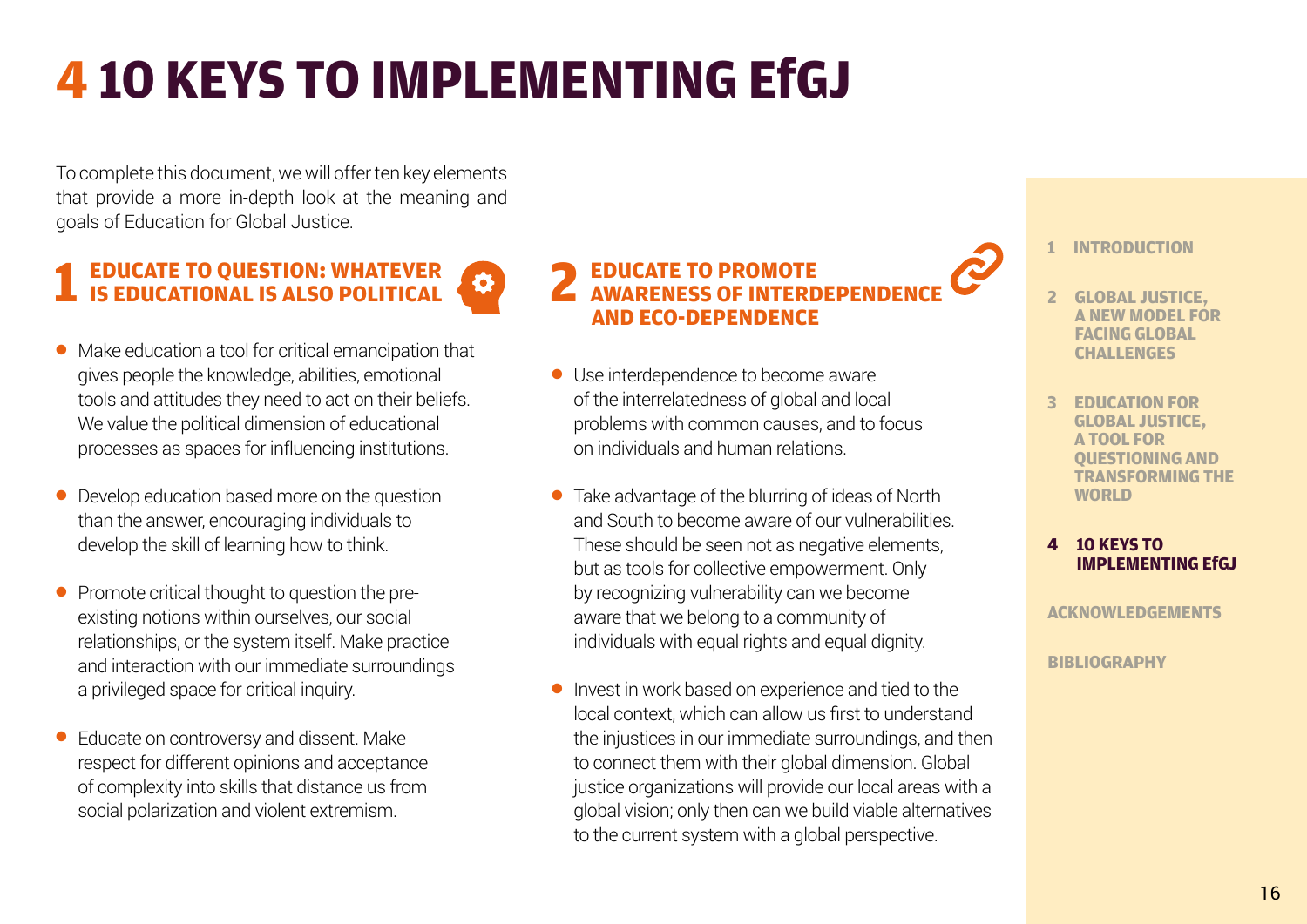# **3 UNLEARN OUR WAY OF LOOKING AT THE WORLD**



- Become aware of hegemonic or universal thought. Far from being spontaneous, it was imposed by those in power and by colonialism. Deconstruct this thought by becoming aware of the knowledge lost throughout history. Develop a critical view of the dominant socioeconomic and cultural model.
- **Promote educational tools that allow us to review** anything we have learned that may keep us from imagining new ways of doing things that are more respectful of other living things. We must be aware of our privileges and how they oppress others.
- Enter into dialogue with and allow ourselves to be questioned by other forms of knowledge, identities and ways of life that question our collective worldview, enrich our view of the world and help us to stop seeing differences as a threat.

#### **4 LEARN COLLECTIVELY**

- Build knowledge through interaction with others, dialogue and active listening. Promote respect for different opinions without judging or imposing one truth.
- Generate knowledge with interactions between theoretical sources, personal and collective experiences and experiences of reality, in keeping with the socio-critical model.
- Promote the use of participative and cooperative methods that drive the communicative and social abilities needed for teamwork.
- Educate with respect for all individuals involved in the educational process. Recognize the power structures that influence educational interactions: adult/minor, educator/student, administration/school, funder/funded, etc.



**1 INTRODUCTION**

- **2 GLOBAL JUSTICE, A NEW MODEL FOR FACING GLOBAL CHALLENGES**
- **3 EDUCATION FOR GLOBAL JUSTICE, A TOOL FOR QUESTIONING AND TRANSFORMING THE WORLD**

#### **[4 10 KEYS TO](#page-16-0)  [IMPLEMENTING EfGJ](#page-16-0)**

**ACKNOWLEDGEM[ENTS](#page-22-0)**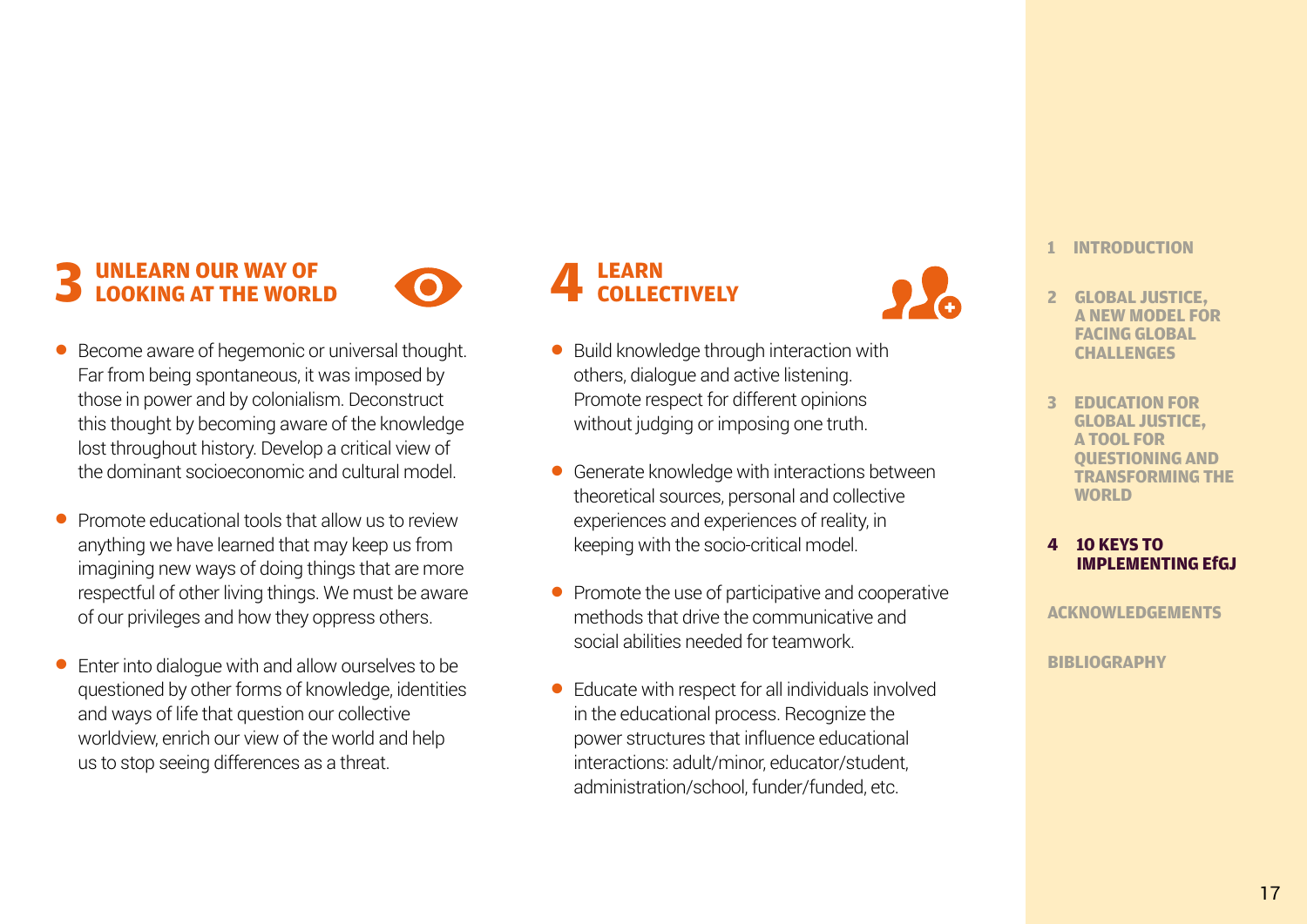# **5 EDUCATE WITH THE TRIBE: BUILDING EDUCATIONAL COMMUNITIES**

- Invest in learning processes that go beyond the walls of our schools and connect with our local area and all social agents within it.
- Stop seeing ourselves as isolated social or educational agents; work from a community perspective.
- Design educational proposals within the context of our local area. Adapt them to fit the context and to take into account all the individuals involved. Defend community action as an opportunity for connection, organization, mutual support, and the defence of the diverse nature of collective realities.

### **6 ACTION AS A FORM OF EDUCATION**

- Place citizenship at the centre of our educational initiatives to see ourselves as agents of change. Become aware of the transformative potential we have as individuals and groups. Defend community action as an opportunity for connection, organization, mutual support, and the defence of the diverse nature of collective realities.
- Always focus on the causes, analyse them critically and review history to adopt initiatives that can change the system without falling into assistentialism.
- Value small actions that can become seeds of structural change, no matter whether they are individual or collective.

#### **1 INTRODUCTION**

- **2 GLOBAL JUSTICE, A NEW MODEL FOR FACING GLOBAL CHALLENGES**
- **3 EDUCATION FOR GLOBAL JUSTICE, A TOOL FOR QUESTIONING AND TRANSFORMING THE WORLD**

#### **[4 10 KEYS TO](#page-16-0)  [IMPLEMENTING EfGJ](#page-16-0)**

**ACKNOWLEDGEM[ENTS](#page-22-0)**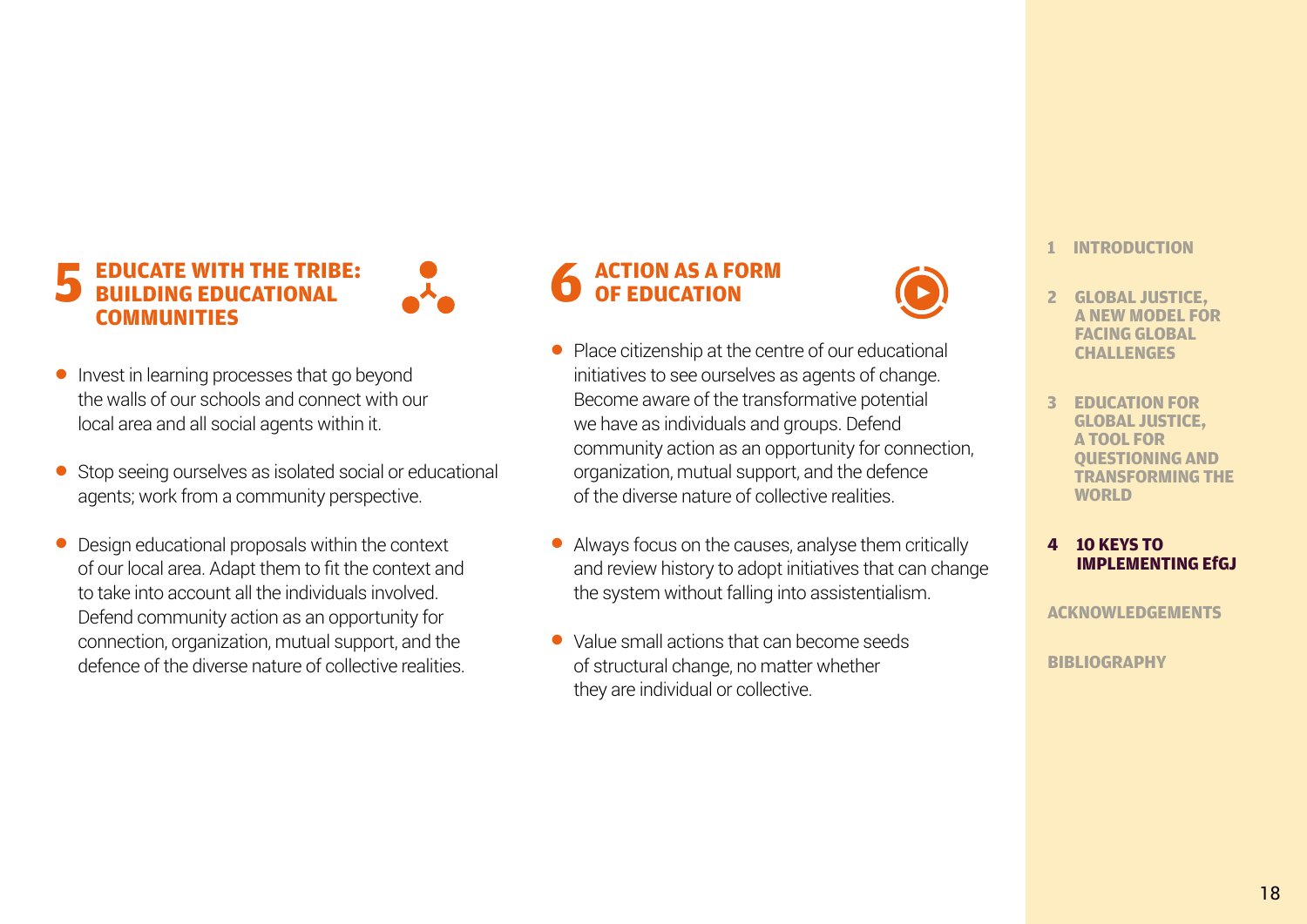### **7 TRANSFORM OUR IMMEDIATE SURROUNDINGS**



- Apply the motto "think globally, act locally" to our educational proposals. Contextualize and make our community a laboratory for the creation of alternatives and the transformation of economic, social and political structures.
- Avoid acting as a tool that serves the system with action and reflection on the consequences and limits of our educational activities. Only through ongoing practice and reflection can we truly experience a process of social change.
- Work on differences, cultural diversity and different origins to develop more transformative educational activities. Analyse inequality from a historical perspective to understand the power relationships behind it.

#### **8 WORK FOR THE PROCESSES, NOT FOR THE RESULTS**

- Promote learning processes with an in-depth view of the individual that takes into account all their dimensions: cognitive, physical, affective, social, communicative, ethic-moral and artistic.
- Promote the participation of the protagonists throughout the learning process (diagnosis, actions and participative evaluation) to help them become agents of change.
- Combine individual reflection with social learning and dialogue to promote the acquisition of knowledge and values.
- Make real, first-hand experience the basis of significant learning.



#### **1 INTRODUCTION**

- **2 GLOBAL JUSTICE, A NEW MODEL FOR FACING GLOBAL CHALLENGES**
- **3 EDUCATION FOR GLOBAL JUSTICE, A TOOL FOR QUESTIONING AND TRANSFORMING THE WORLD**

#### **[4 10 KEYS TO](#page-16-0)  [IMPLEMENTING EfGJ](#page-16-0)**

**ACKNOWLEDGEM[ENTS](#page-22-0)**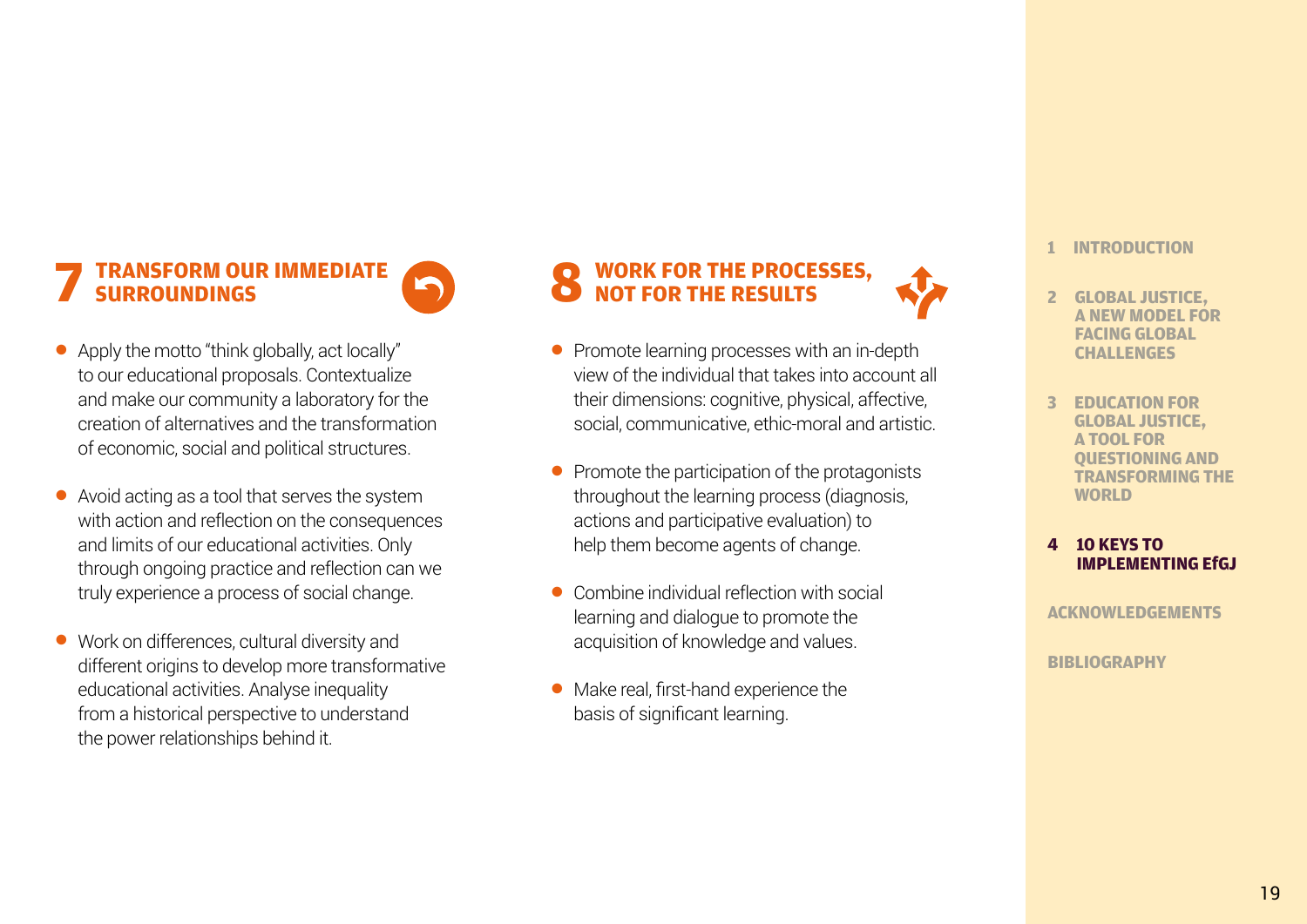### **9 DO NOT AVOID COMPLEXITY**



- Work from an integrated view of learning that includes concepts, procedures, abilities, attitudes and values.
- Define complex learning content that includes the analysis of causes; an understanding of the environment, others and ourselves; positive relationships based on cooperation and interdependence, and commitment and participation to drive transformation.
- See topics as pathways to forms of knowledge that are interconnected and that complement one another, forming the conceptual corpus of Education for Global Justice.

### **10 INVEST OUR EMOTIONS, MIND AND BODY**

- Make room for cares in our educational proposal. so it becomes opportunities to review our privileges and power roles or make invisible tasks visible.
- Become aware of our emotions, how they are codified by gender, and the use of time and internal patterns as a foundation for self-esteem and selfresponsibility. Invest in socio-affective methods that allow individuals to learn from emotions or through artistic languages that activate the socioaffective, relational and sensory aspects of learning.
- Restore our bodies as the place where our emotions, thoughts and actions occur, and through which we interact with others and the earth through both interdependence and eco-dependence.

#### **1 INTRODUCTION**

- **2 GLOBAL JUSTICE, A NEW MODEL FOR FACING GLOBAL CHALLENGES**
- **3 EDUCATION FOR GLOBAL JUSTICE, A TOOL FOR QUESTIONING AND TRANSFORMING THE WORLD**

#### **[4 10 KEYS TO](#page-16-0)  [IMPLEMENTING EfGJ](#page-16-0)**

**ACKNOWLEDGEM[ENTS](#page-22-0)**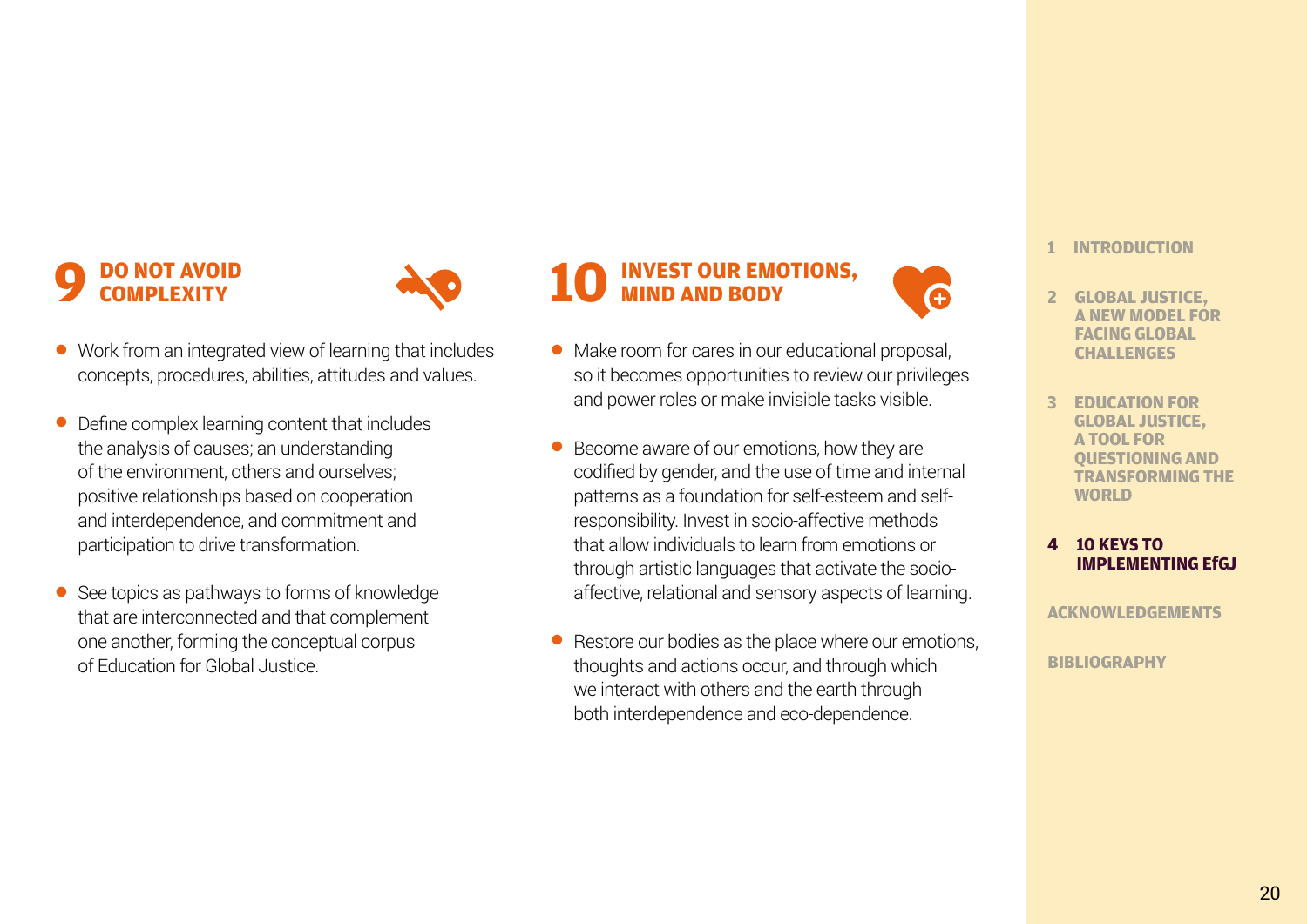# **ACKNOWLEDGEMENTS**

This document would not be possible without the collaboration of many individuals who we would like to thank personally for their involvement:

Marina Arcusa, Judith Muñoz, Montse López, Elba Mansilla, Laia Capdevila, Cécile Barbeito, Elena Díez, Júlia Granell, Mireia Páez, Diego Aguilar, Sandra Martín, Juanan Montero, Carol Pujadas, Mariano Flores, Montse Bobés, Núria Gómez, June Orenga, Diana Osadci, Núria González, Marc Díaz, Emilio Romero, Lidón Martrat, Belén Camino, Núria Francolí, Laia Gómez, Marc Roger, Anna de Blas, Bibiana Ruberte, Anna Alié, Sílvia Ayala, Laura Huguet, Quim Lucha, Martí Zamora, Joan Rius, Xènia Gavaldà, Mònica Vega, Clàudia Salas, Montse Santolino, Pepa Martínez, Laura Rubio, Néstor Calbet, Marta Rovira, Isabelle Torallas, Dani Gómez-Olivé, Anna Palou, Gisela Gonzalo, Anna Domínguez and Georgina Casas.

#### **1 INTRODUCTION**

- **2 GLOBAL JUSTICE, A NEW MODEL FOR FACING GLOBAL CHALLENGES**
- **3 EDUCATION FOR GLOBAL JUSTICE, A TOOL FOR QUESTIONING AND TRANSFORMING THE WORLD**
- **[4 10 KEYS TO](#page-16-0)  [IMPLEMENTING EfGJ](#page-16-0)**

#### **ACKNOWLEDGEM[ENTS](#page-22-0)**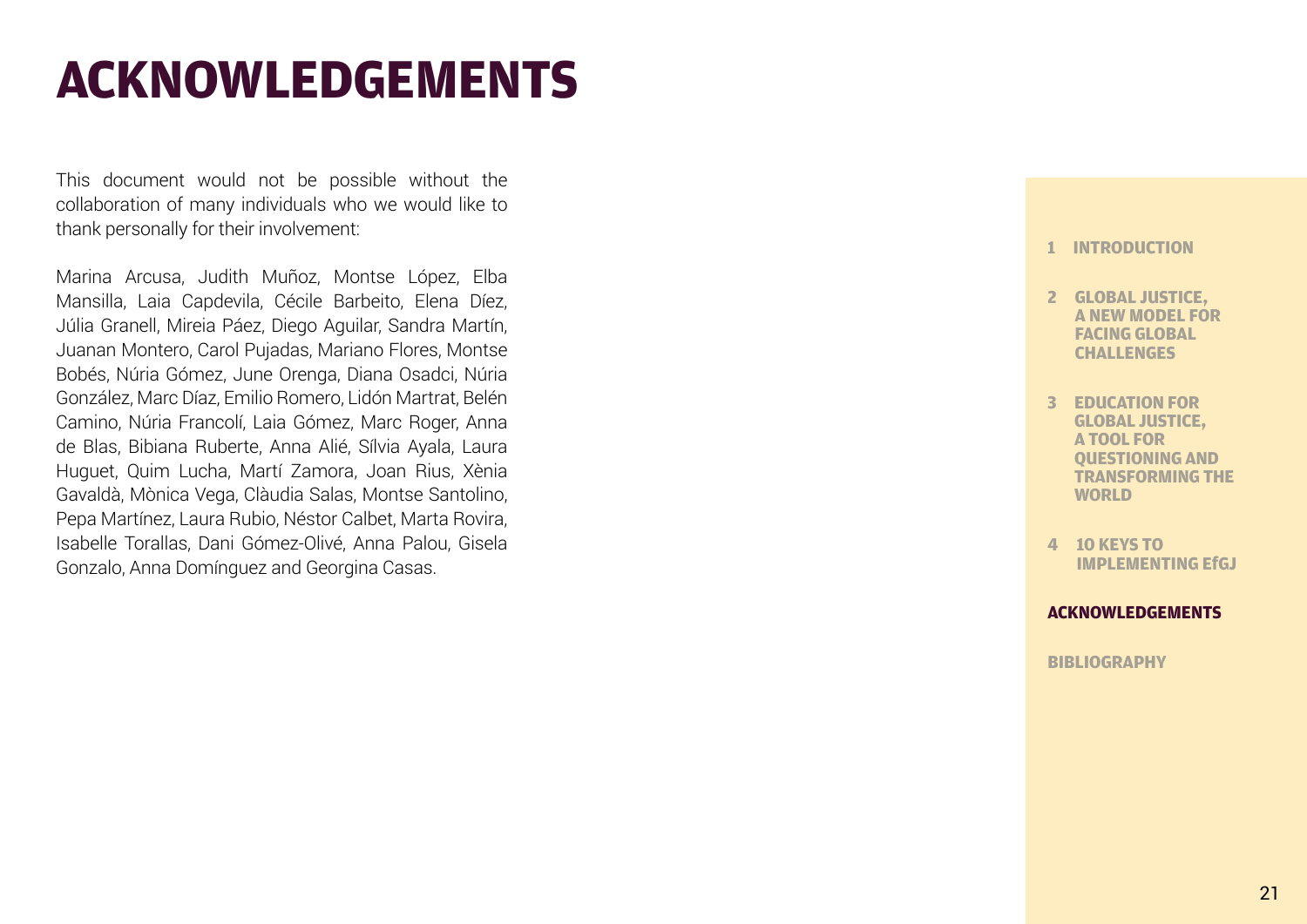# <span id="page-22-0"></span>**BIBLIOGRAPHY**

- **Andreotti, V. et al.** (2015). *"Mapping interpretations of decolonization in the context of higher*  education". Revista Decolonization: Indigeneity. Education & Society, núm. 1, vol. 4.
- **Aznar Mínguet, P., & Barrón Ruiz, Á.** (2017). *"El desarrollo humano sostenible: un compromiso educativo".* Teoría de la Educación. Revista Interuniversitaria, núm 1, vol. 29. Salamanca.
- **Celorio & Celorio** (2011). *"¿Educación? para el ¿desarrollo?"*. Revista Pueblos, núm. 46. Paz con Dignidad.
- **Cornet, J et al.** (2015). *L'Éducation à la Citoyenneté mondiale dans les écoles de l'enseignement secondaire de la Féderation Wallonie Bruxelles. Rapport final.* HELMo. Brussel·les.
- **Da Sousa Santos, B.** (2002). *"Hacia una concepción multicultural de los derechos humanos".* Revista el Otro Derecho, núm. 28. Bogotà.
- **Fraser, N.** (2008). *"La justicia social en la era de la política de identidad: redistribución, reconocimiento y participación"*. Revista de Trabajo, núm. 6. Madrid.
- **Habermas, J.** (1987). *Teoría de la acción comunicativa.* Taurus. Madrid.
- **Massip, Egea, Barbeito i Flores** (2018). *Competències per transformar el món*. Graó. Barcelona.
- **Mesa, M.** (2000). *"La Educación para el Desarrollo: entre la caridad y la ciudadanía global"*. Papeles para la Paz, núm. 70. Madrid.
- **Nussbaum, M. C.** (2010). *Not for Profit: Why Democracy Needs the Humanities.*  Princeton University Press. New Jersey.
- **Pogge, T.** (2007). *"¿Qué es la justicia global?".*  Revista Latinoamericana de Filosofía, núm. 2, vol. 33, Buenos Aires.
- **Rawls, J.** (1971). *Teoría de la justicia.* Fondo de Cultura econòmica de España. Madrid.
- **Rubio, L. i Lucchetti** (2016). *Aprenentatge servei, Pau, Drets Humans i Solidaritat.* Noves propostes d'Educació per a la Justícia Global. Centre Promotor d'Aprenentatge Servei, Fundació Jaume Bofill. Barcelona.
- **Silvia Federici** (2018). *Tornar a encantar el món: el feminisme i la política dels comuns.* Tigre de paper. Barcelona.
- **Young, I. M.** (2011). *Responsabilidad por la justicia.* Morata. Madrid.

#### **1 INTRODUCTION**

- **2 GLOBAL JUSTICE, A NEW MODEL FOR FACING GLOBAL CHALLENGES**
- **3 EDUCATION FOR GLOBAL JUSTICE, A TOOL FOR QUESTIONING AND TRANSFORMING THE WORLD**
- **[4 10 KEYS TO](#page-16-0)  [IMPLEMENTING EfGJ](#page-16-0)**

**ACKNOWLEDGEM[ENTS](#page-22-0)**